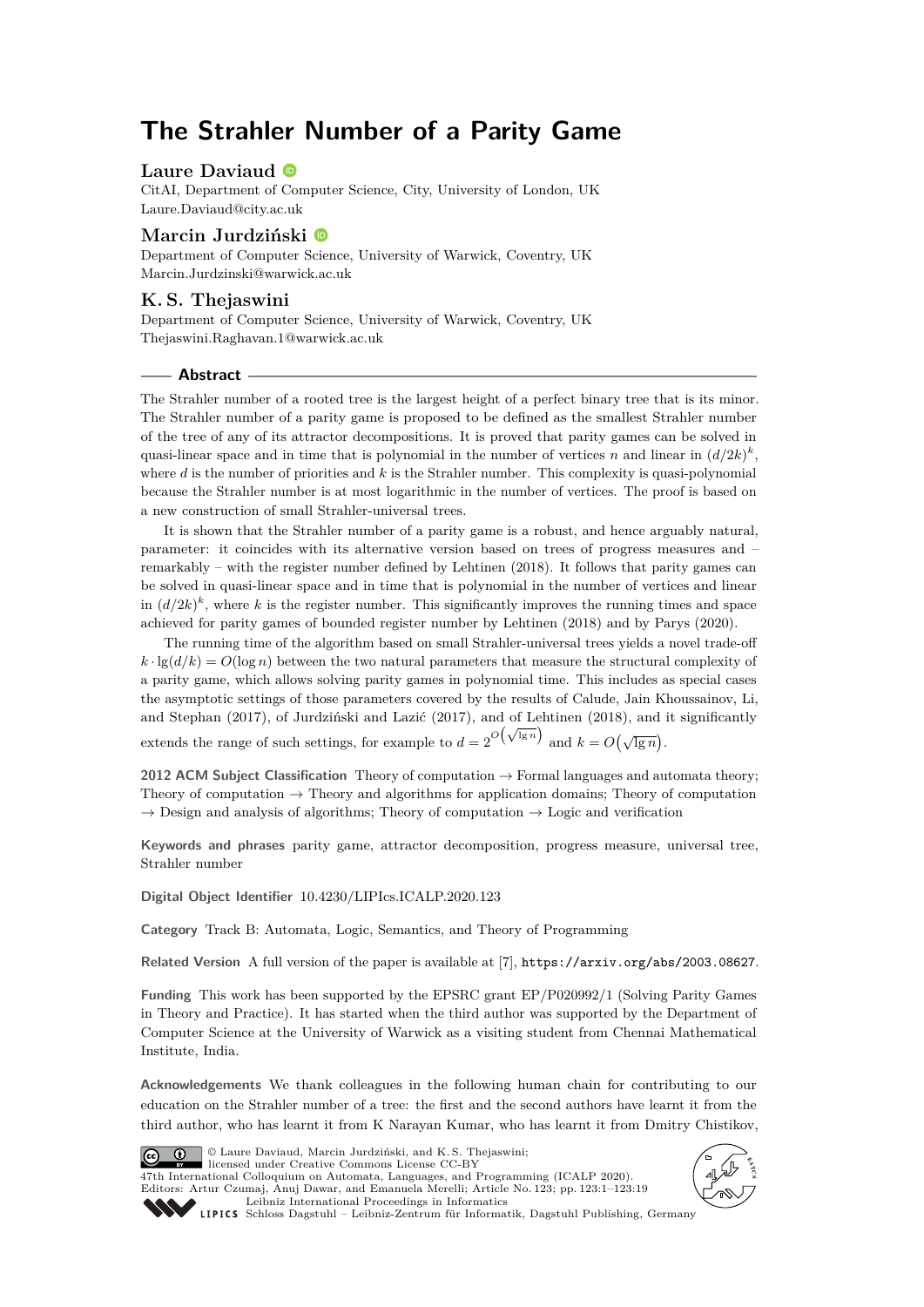#### **123:2 The Strahler Number of a Parity Game**

who has learnt it from Radu Iosif and Stefan Kiefer at a workshop on Infinite-State Systems, which has been organized and hosted by Joël Ouaknine and Prakash Panangaden at Bellairs Research Institute.

# **1 Context**

**Parity Games.** Parity games are a fundamental model in automata theory and logic [\[8,](#page-17-0) [32,](#page-18-1) [17,](#page-17-1) [2\]](#page-16-1), and their applications to verification, program analysis, and synthesis. In particular, they are intimately linked to the problems of emptiness and complementation of non-deterministic automata on trees [\[8,](#page-17-0) [32\]](#page-18-1), model checking and satisfiability of fixpoint logics [\[9,](#page-17-2) [2\]](#page-16-1), and evaluation of nested fixpoint expressions [\[1,](#page-16-2) [18\]](#page-17-3). It is a long-standing open problem whether parity games can be solved in polynomial time [\[9\]](#page-17-2).

The impact of parity games goes well beyond their home turf of automata theory, logic, and formal methods. For example, an answer [\[14\]](#page-17-4) of a question posed originally for parity games [\[31\]](#page-18-2) has strongly inspired major breakthroughs on the computational complexity of fundamental algorithms in stochastic planning [\[12\]](#page-17-5) and linear optimization [\[15,](#page-17-6) [16\]](#page-17-7).

**Strahler Number.** The Strahler number has been proposed by Horton (1945) and made rigorous by Strahler (1952), in their morphological study of river networks in hydrogeology. It has been also studied in other sciences, such as botany, anatomy, neurophysiology, physics, and molecular biology, where branching patterns appear. The Strahler number has been identified in computer science by Ershov [\[10\]](#page-17-8) as the smallest number of registers needed to evaluate an arithmetic expression. It has since been rediscovered many times in various areas of computer science; see the surveys of Knuth [\[23\]](#page-17-9), Viennot [\[30\]](#page-18-3), and Esparza, Luttenberger, and Schlund [\[11\]](#page-17-10).

**Related Work.** A major breakthrough in the quest for a polynomial-time algorithm for parity games was achieved by Calude, Jain, Khoussainov, Li, and Stephan [\[3\]](#page-16-3), who have given the first quasi-polynomial algorithm. Other quasi-polynomial algorithms have been developed soon after by Jurdziński and Lazić [\[20\]](#page-17-11), and Lehtinen [\[24\]](#page-17-12). Czerwiński, Daviaud, Fijalkow, Jurdziński, Lazić, and Parys [\[4\]](#page-16-4) have introduced the concepts of *universal trees* and *separating automata*, and argued that all the aforementioned quasi-polynomial algorithms were intimately linked to them.

By establishing a quasi-polynomial lower bound on the size of universal trees, Czerwiński et al. have highlighted the fundamental limitations of the above approaches, motivating further the study of the attractor decomposition algorithm due to McNaughton [\[27\]](#page-17-13) and Zielonka [\[32\]](#page-18-1). Parys [\[28\]](#page-17-14) has proposed an ingenious quasi-polynomial version of McNaughton-Zielonka algorithm, but Lehtinen, Schewe, and Wojtczak [\[26\]](#page-17-15), and Jurdziński and Morvan [\[21\]](#page-17-16) have again strongly linked all quasi-polynomial variants of the attractor decomposition algorithm to universal trees.

Among several prominent quasi-polynomial algorithms for parity games, Lehtinen's approach [\[24\]](#page-17-12) has relatively least attractive worst-case running time bounds. Parys [\[29\]](#page-17-17) has offered some running-time improvements to Lehtinen's algorithm, but it remains significantly worse than state-of-the-art bounds of Jurdziński and Lazić [\[20\]](#page-17-11), and Fearnley, Jain, de Keijzer, Schewe, Stephan, and Wojtczak [\[13\]](#page-17-18), in particular because it always requires at least quasi-polynomial working space.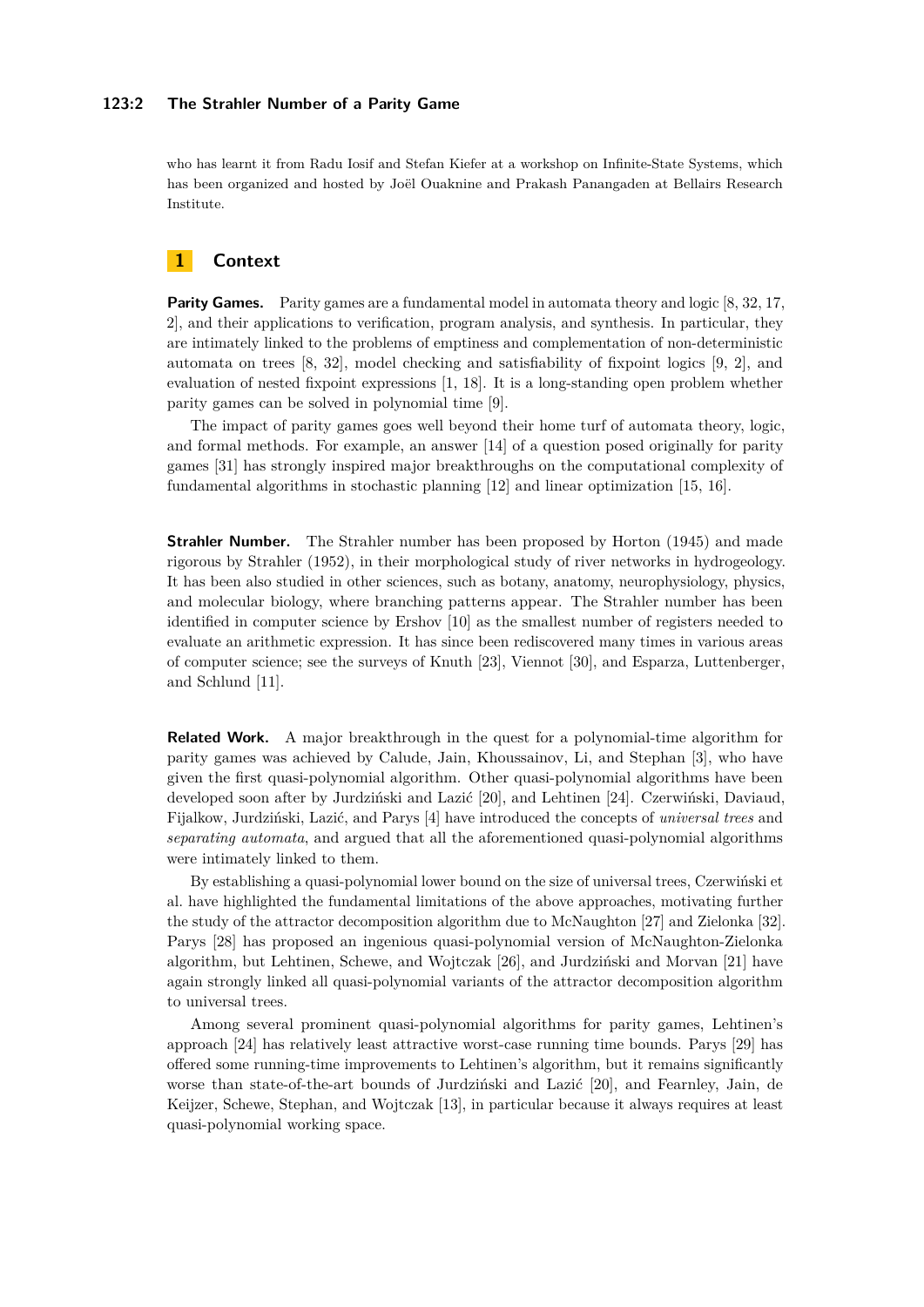**Our Contributions.** We propose the Strahler number as a parameter that measures the structural complexity of dominia in a parity game and that governs the computational complexity of the most efficient algorithms currently known for solving parity games. We establish that the Strahler number is a robust, and hence natural, parameter by proving that it coincides with its version based on trees of progress measures and with the register number defined by Lehtinen [\[24\]](#page-17-12).

We give a construction of small Strahler-universal trees that, when used with the progress measure lifting algorithm [\[19,](#page-17-19) [20\]](#page-17-11) or with the universal attractor decomposition algorithm [\[21\]](#page-17-16), yield algorithms that work in quasi-linear space and quasi-polynomial time. Moreover, usage of our small Strahler-universal trees allows to solve parity games in polynomial time for a wider range of asymptotic settings of the two natural structural complexity parameters (number of priorities *d* and the Strahler/register number *k*) than previously known, and that covers as special cases the  $k = O(1)$  criterion of Lehtinen [\[24\]](#page-17-12) and the  $d < \lg n$  and  $d = O(\log n)$  criteria of of Calude et al. [\[3\]](#page-16-3), and of Jurdziński and Lazić [\[20\]](#page-17-11), respectively.

**Proofs.** Proofs of some of our technical results can be found in the long version of this extended abstract available on arXiv [\[7\]](#page-16-0).

# <span id="page-2-0"></span>**2 Dominions, Attractor Decompositions, and Their Trees**

**Strategies, Traps, and Dominions.** A *parity game* [\[8\]](#page-17-0) G consists of a finite directed graph  $(V, E)$ , a partition  $(V_{Even}, V_{Odd})$  of the set of vertices *V*, and a function  $\pi : V \rightarrow$  $\{0, 1, \ldots, d\}$  that labels every vertex  $v \in V$  with a non-negative integer  $\pi(v)$  called its *priority*. We say that a cycle is *even* if the highest vertex priority on the cycle is even; otherwise the cycle is *odd*. We say that a parity game is (*n, d*)*-small* if it has at most *n* vertices and all vertex priorities are at most *d*.

For a set *S* of vertices, we write  $\mathcal{G} \cap S$  for the substructure of  $\mathcal{G}$  whose graph is the subgraph of  $(V, E)$  induced by the sets of vertices *S*. Sometimes, we also write  $\mathcal{G} \setminus S$  to denote  $\mathcal{G} \cap (V \setminus S)$ . We assume throughout that every vertex has at least one outgoing edge, and we reserve the term *subgame* to substructures  $\mathcal{G} \cap S$ , such that every vertex in the subgraph of  $(V, E)$  induced by  $S$  has at least one outgoing edge.

A (positional) *Steven strategy* is a set  $\sigma \subseteq E$  of edges such that:

- for every  $v \in V_{\text{Even}}$ , there is an edge  $(v, u) \in \sigma$ ,
- for every  $v \in V_{\text{Odd}}$ , if  $(v, u) \in E$  then  $(v, u) \in \sigma$ .

For a non-empty set of vertices  $R$ , we say that a Steven strategy  $\sigma$  *traps Audrey in*  $R$  if  $w \in R$  and  $(w, u) \in \sigma$  imply  $u \in R$ . We say that a set of vertices R is a *trap for Audrey* [\[32\]](#page-18-1) if there is a Steven strategy that traps Audrey in *R*. Observe that if *R* is a trap in a game  $\mathcal{G}$ then  $\mathcal{G} \cap R$  is a subgame of  $\mathcal{G}$ . For a set of vertices  $D \subseteq V$ , we say that a Steven strategy  $\sigma$ is a *Steven dominion strategy on*  $D$  if  $\sigma$  traps Audrey in  $D$  and every cycle in the subgraph  $(D, \sigma)$  is even. Finally, we say that a set D of vertices is a *Steven dominion* [\[22\]](#page-17-20) if there is a Steven dominion strategy on it.

Audrey strategies, trapping Steven, and Audrey dominions are defined in an analogous way by swapping the roles of the two players. We note that the sets of Steven dominions and of Audrey dominions are each closed under union, and hence the largest Steven and Audrey dominions exist, and they are the unions of all Steven and Audrey dominions, respectively. Moreover, every Steven dominion is disjoint from every Audrey dominion.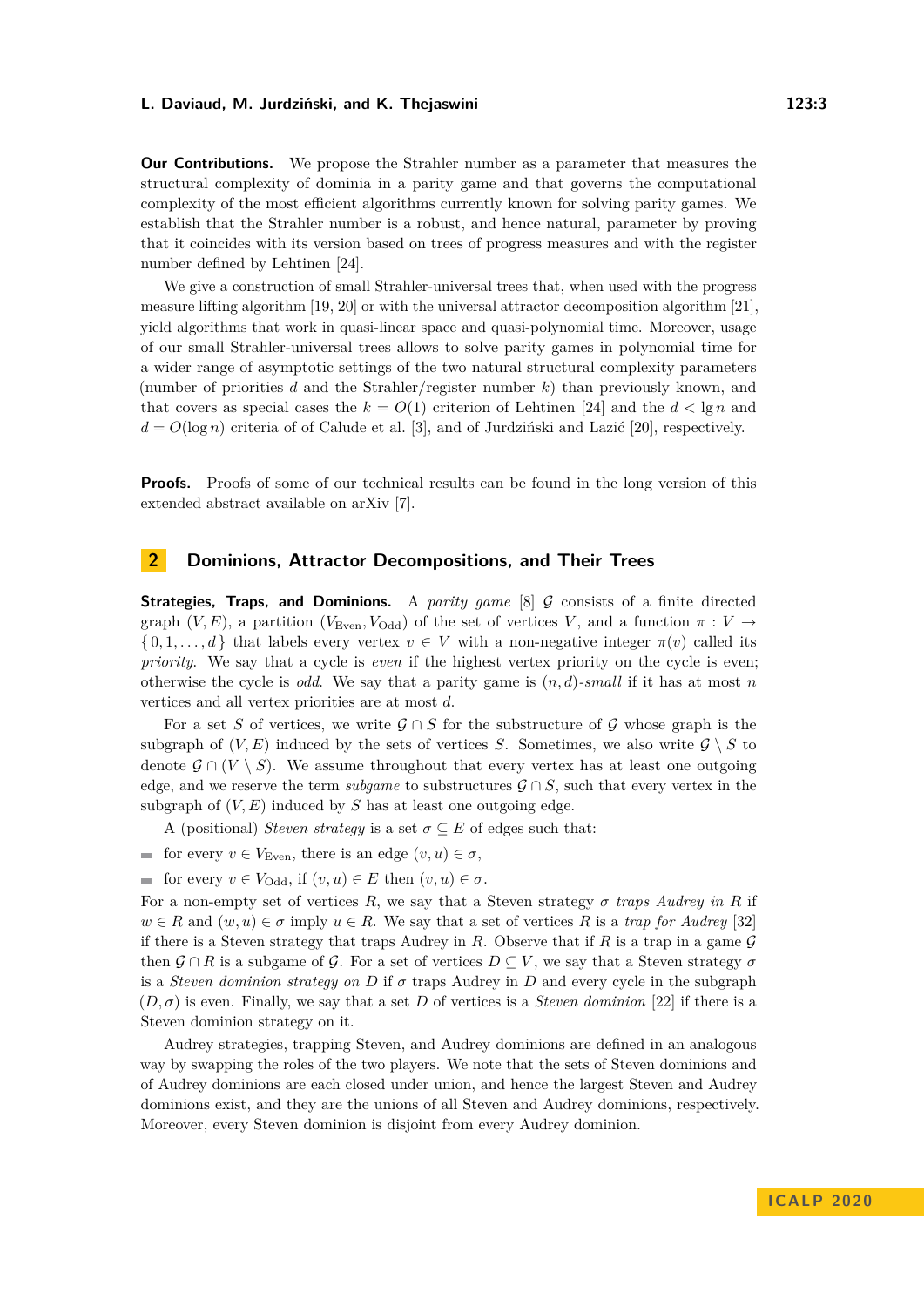#### **123:4 The Strahler Number of a Parity Game**

**Attractor Decompositions.** In a parity game  $\mathcal{G}$ , for a target set of vertices  $B$  ("bullseye") and a set of vertices *A* such that  $B \subseteq A$ , we say that a Steven strategy  $\sigma$  is a *Steven reachability strategy to B from A* if every infinite path in the subgraph  $(V, \sigma)$  that starts from a vertex in *A* contains at least one vertex in *B*.

For every target set  $B$ , there is the largest (with respect to set inclusion) set from which there is a Steven reachability strategy to  $B$  in  $\mathcal{G}$ ; we call this set the *Steven attractor to*  $B$ *in* G [\[32\]](#page-18-1). *Audrey reachability strategies* and *Audrey attractors* are defined analogously. We highlight the simple fact that if *A* is an attractor for a player in G then its complement  $V \setminus A$ is a trap for them.

If  $\mathcal G$  is a parity game in which all priorities do not exceed a non-negative even number  $d$  then we say that  $\mathcal{H} = \langle A, (S_1, \mathcal{H}_1, A_1), \dots, (S_\ell, \mathcal{H}_\ell, A_\ell) \rangle$  is a *Steven d-attractor decomposition* [\[5,](#page-16-5) [6,](#page-16-6) [21\]](#page-17-16) of  $\mathcal G$  if:

 $\blacksquare$  *A* is the Steven attractor to the (possibly empty) set of vertices of priority *d* in G; and setting  $\mathcal{G}_1 = \mathcal{G} \setminus A$ , for all  $i = 1, 2, \ldots, \ell$ , we have:

 $S_i$  is a non-empty trap for Audrey in  $\mathcal{G}_i$  in which every vertex priority is at most  $d-2$ ;

- $\mathcal{H}_i$  is a Steven  $(d-2)$ -attractor decomposition of subgame  $\mathcal{G} \cap S_i$ ;
- $A_i$  is the Steven attractor to  $S_i$  in  $\mathcal{G}_i$ ;
- $\mathcal{G}_{i+1} = \mathcal{G}_i \setminus A_i;$

and the game  $\mathcal{G}_{\ell+1}$  is empty. If  $d = 0$  then we require that  $\ell = 0$ .

The following proposition states that if a subgame induced by a trap for Audrey has a Steven attractor decomposition then the trap is a Steven dominion. Indeed, a routine proof argues that the union of all the Steven reachability strategies, implicit in the attractors listed in the decomposition, is a Steven dominion strategy.

**Proposition 1** ([\[32,](#page-18-1) [5,](#page-16-5) [21\]](#page-17-16)). If *d* is even, *R* is a trap for Audrey in  $\mathcal{G}$ , and there is a Steven *d*-attractor decomposition of  $G \cap R$ *, then R is a Steven dominion in*  $G$ *.* 

Attractor decompositions for Audrey can be defined in the analogous way by swapping the roles of players as expected, and then a dual version of the proposition holds routinely.

The following theorem implies that every vertex in a parity game is either in the largest Steven dominion or in the largest Audrey dominion – it is often referred to as the *positional determinacy theorem* for parity games.

<span id="page-3-0"></span> $\triangleright$  **Theorem 2** ([\[8,](#page-17-0) [27,](#page-17-13) [32,](#page-18-1) [21\]](#page-17-16)). For every parity game G, there is a partition of the set of *vertices into a trap for Audrey*  $W_{\text{Even}}$  *and a trap for Steven*  $W_{\text{Odd}}$ *, such that there is a Steven attractor decomposition of*  $\mathcal{G} \cap W_{\text{Even}}$  *and an Audrey attractor decomposition of*  $\mathcal{G} \cap W_{\text{Odd}}$ *.* 

**Ordered Trees and Their Strahler Numbers.** Ordered trees are defined inductively; the trivial tree  $\langle \rangle$  is an ordered tree and so is a sequence  $\langle T_1, T_2, \ldots, T_\ell \rangle$ , where  $T_i$  is an ordered tree for every  $i = 1, 2, \ldots, \ell$ . The trivial tree has only one node called the root, which is a leaf; and a tree of the form  $\langle T_1, T_2, \ldots, T_\ell \rangle$  has the root with *k* children, the root is not a leaf, and the *i*-th child of the root is the root of ordered tree  $T_i$ .

Because the trivial tree  $\langle \rangle$  has just one node, we sometimes write  $\circ$  to denote it. If *T* is an ordered tree and *i* is a positive integer, then we use the notation  $T<sup>i</sup>$  to denote the sequence  $T, T, \ldots, T$  consisting of *i* copies of tree *T*. Then the expression  $\langle T^i \rangle = \langle T, \ldots, T \rangle$  denotes the tree whose root has *i* children, each of which is the root of a copy of *T*. We also use the · symbol to denote concatenation of sequences, which in the context of ordered trees can be interpreted as sequential composition of trees by merging their roots; for example,  $\langle \langle \circ^3 \rangle \rangle \cdot \langle \circ^4, \langle \langle \circ \rangle \rangle^2 \rangle = \langle \langle \circ^3 \rangle, \circ^4, \langle \langle \circ \rangle \rangle^2 \rangle = \langle \langle \circ, \circ, \circ \rangle, \circ, \circ, \circ, \langle \langle \circ \rangle \rangle, \langle \langle \circ \rangle \rangle \rangle.$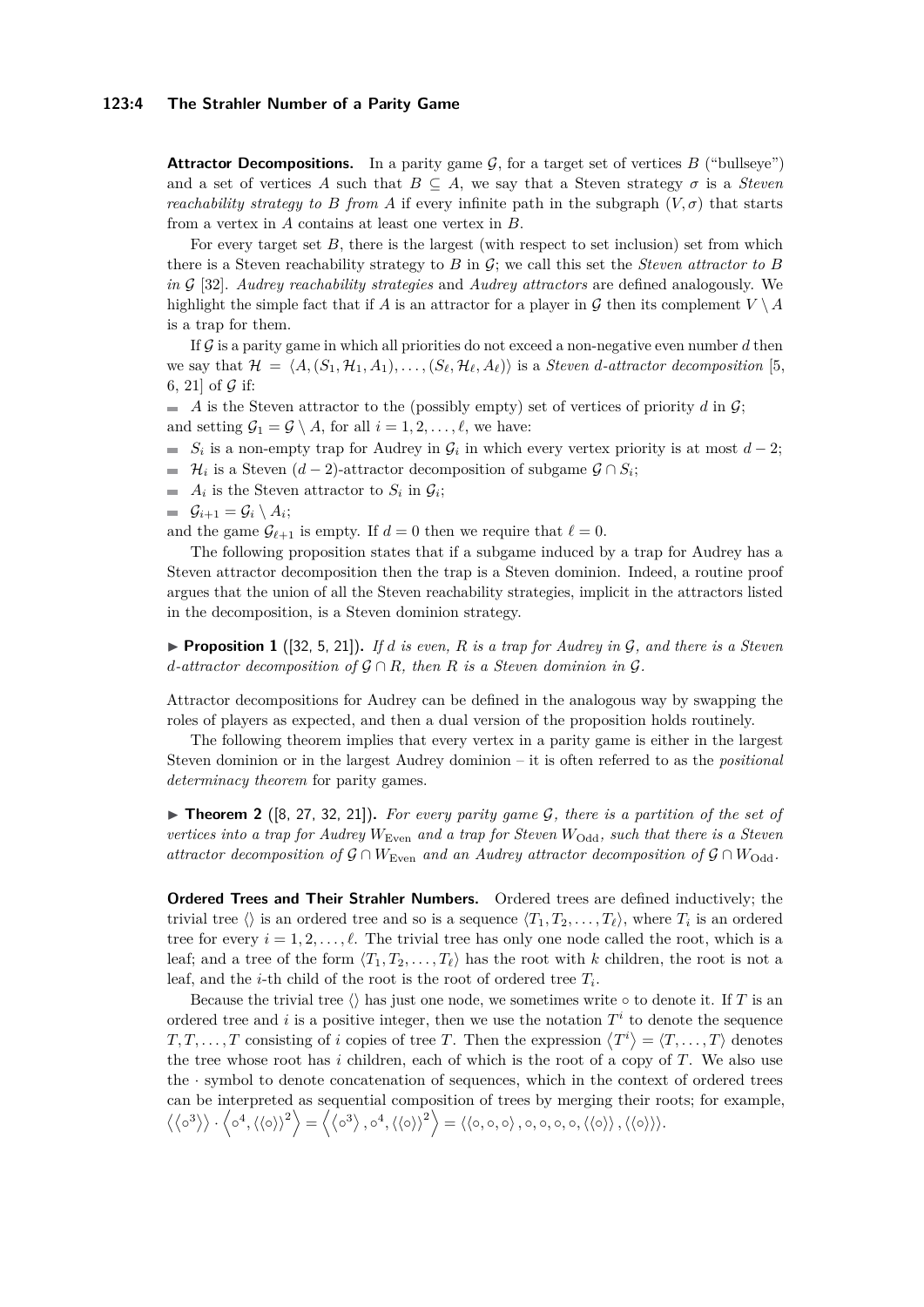For an ordered tree *T*, we write height (*T*) for its *height* and leaves (*T*) for its *number of leaves*, which are defined by the following routine induction: the trivial tree  $\langle \rangle = \circ$  has 1 leaf and its height is 1; the number of leaves of tree  $\langle T_1, T_2, \ldots, T_\ell \rangle$  is the sum of the numbers of leaves of trees  $T_1, T_2, \ldots, T_\ell$ ; and its height is 1 plus the maximum height of trees  $T_1, T_2$ ,  $\ldots, T_{\ell}$ . For example, the tree  $\langle {\langle \circ^3 \rangle}, \circ^4, {\langle \langle \circ \rangle \rangle}^2 \rangle$  has 9 leaves and height 4 We say that an ordered tree is (*n, h*)*-small* if it has at most *n* leaves and its height is at most *h*.

The *Strahler number*  $\text{Str}(T)$  of a tree T is defined to be the largest height of a perfect binary tree that is a minor of *T*. Alternatively, it can be defined by the following structural induction: the Strahler number of the trivial tree  $\langle \rangle = \circ$  is 1; and if  $T = \langle T_1, \ldots, T_\ell \rangle$ and *m* is the largest Strahler number of trees  $T_1, \ldots, T_\ell$ , then Str  $(T) = m$  if there is a unique *i* such that  $\text{Str}(T_i) = m$ , and  $\text{Str}(T) = m + 1$  otherwise. For example, we have  $\text{Str}\left(\langle \langle \circ^3 \rangle, \circ^4, \langle \langle \circ \rangle \rangle^2 \rangle \right) = 2 \text{ because } \text{Str}(\langle \circ \rangle) = \text{Str}(\langle \langle \circ \rangle \rangle) = 1 \text{ and } \text{Str}(\langle \circ^3 \rangle) = 2.$ 

<span id="page-4-2"></span>**Proposition 3.** For every  $(n, h)$ -small tree T, we have  $\text{Str}(T) \leq h$  and  $\text{Str}(T) \leq |\lg n| + 1$ .

**Trees of Attractor Decompositions.** The definition of an attractor decomposition is inductive and we define an ordered tree that reflects the hierarchical structure of an attractor decomposition. If *d* is even and  $\mathcal{H} = \langle A, (S_1, \mathcal{H}_1, A_1), \dots, (S_\ell, \mathcal{H}_\ell, A_\ell) \rangle$  is a Steven *d*-attractor decomposition then we define the *tree of attractor decomposition*  $H$  [\[6,](#page-16-6) [21\]](#page-17-16), denoted by  $T_H$ , to be the trivial ordered tree  $\langle \rangle$  if  $\ell = 0$ , and otherwise, to be the ordered tree  $\langle T_{\mathcal{H}_1}, T_{\mathcal{H}_2}, \ldots, T_{\mathcal{H}_{\ell}} \rangle$ , where for every  $i = 1, 2, \ldots, \ell$ , tree  $T_{\mathcal{H}_i}$  is the tree of attractor decomposition  $\mathcal{H}_i$ . Trees of Audrey attractor decompositions are defined analogously.

Observe that the sets  $S_1, S_2, \ldots, S_\ell$  in an attractor decomposition as above are non-empty and pairwise disjoint, which implies that trees of attractor decompositions are small relative to the number of vertices and the number of distinct priorities in a parity game. The following proposition can be proved by routine structural induction.

<span id="page-4-3"></span> $\triangleright$  **Proposition 4** ([\[6,](#page-16-6) [21\]](#page-17-16)). If H is an attractor decomposition of an  $(n, d)$ -small parity game *then its tree*  $T_H$  *is*  $(n, \lceil d/2 \rceil + 1)$ *-small.* 

We define the *Strahler number of an attractor decomposition*  $H$ , denoted by Str  $(H)$ , to be the Strahler number  $Str(T_{\mathcal{H}})$  of its tree  $T_{\mathcal{H}}$ . We define the *Strahler number of a parity game* to be the maximum of the smallest Strahler numbers of attractor decompositions of the largest Steven and Audrey dominions, respectively.

# **3 Strahler Strategies in Register Games**

This section establishes a connection between the register number of a parity game defined by Lehtinen [\[24\]](#page-17-12) and the Strahler number. More specifically, we argue that from every Steven attractor decomposition of Strahler number *k*, we can derive a dominion strategy for Steven in the *k*-register game. Once we establish the Strahler number upper bound on the register number, we are faced with the following two natural questions:

<span id="page-4-0"></span> $\triangleright$  Question 5. Do the Strahler and the register numbers coincide?

<span id="page-4-1"></span> $\triangleright$  Question 6. Can the relationship between Strahler and register numbers be exploited algorithmically, in particular, to improve the running time and space complexity of solving register games studied by Lehtinen [\[24\]](#page-17-12) and Parys [\[29\]](#page-17-17)?

This work has been motivated by those two questions and it answers them both positively (Lemma [7](#page-6-0) and Theorem [8,](#page-8-0) and Theorem [26,](#page-15-0) respectively).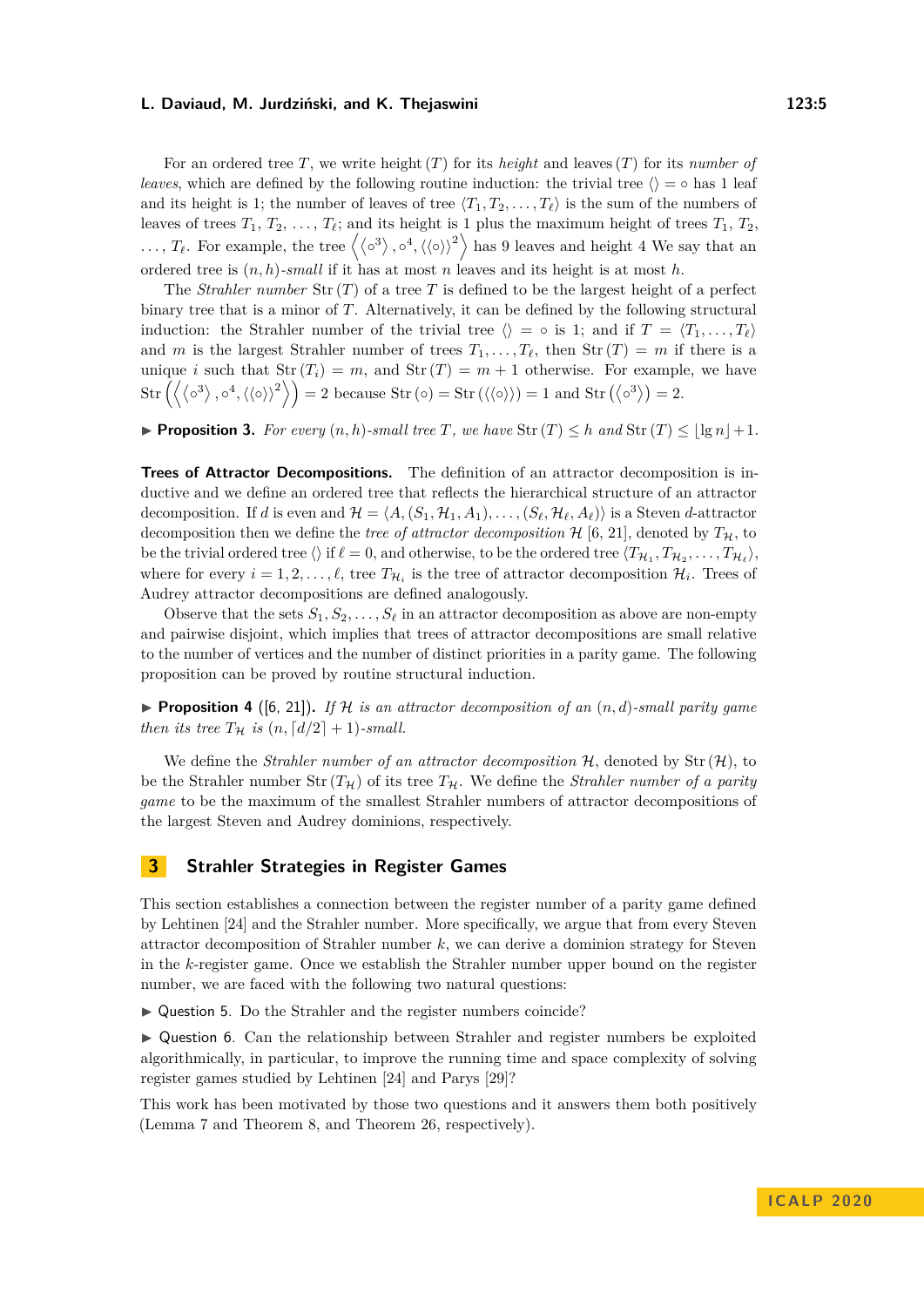#### **123:6 The Strahler Number of a Parity Game**

For every positive number  $k$ , a Steven  $k$ -register game on a parity game  $\mathcal G$  is another parity game  $\mathcal{R}^k(\mathcal{G})$  whose vertices, edges, and priorities will be referred to as *states*, moves, and *ranks*, respectively, for disambiguation. The states of the Steven  $k$ -register game on  $\mathcal G$ are either pairs  $(v, \langle r_k, r_{k-1}, \ldots, r_1 \rangle)$  or triples  $(v, \langle r_k, r_{k-1}, \ldots, r_1 \rangle, p)$ , where *v* is a vertex in  $\mathcal{G}, d \geq r_k \geq r_{k-1} \geq \cdots \geq r_1 \geq 0$ , and  $1 \leq p \leq 2k+1$ . The former states have rank 1 and the latter have rank *p*. Each number  $r_i$ , for  $i = k, k - 1, \ldots, 1$ , is referred to as the value of the *i*-th register in the state. Steven owns all states  $(v, \langle r_k, r_{k-1}, \ldots, r_1 \rangle)$  and the owner of vertex *v* in G is the owner of states  $(v, \langle r_k, r_{k-1}, \ldots, r_1 \rangle, p)$  for every p. How the game is played by Steven and Audrey is determined by the available moves:

at every state  $(v, \langle r_k, r_{k-1}, \ldots, r_1 \rangle)$ , Steven picks *i*, such that  $0 \le i \le k$ , and *resets* registers  $i, i-1, i-2, \ldots, 1$ , leading to state  $(v, \langle r'_k, \ldots, r'_{i+1}, r'_i, 0, \ldots, 0 \rangle, p)$  of rank  $p$ and with updated register values, where:

$$
p = \begin{cases} 2i & \text{if } i \ge 1 \text{ and } \max(r_i, \pi(v)) \text{ is even,} \\ 2i + 1 & \text{if } i = 0, \text{ or if } i \ge 1 \text{ and } \max(r_i, \pi(v)) \text{ is odd;} \end{cases}
$$

 $r'_{j} = \max(r_{j}, \pi(v))$  for  $j \geq i + 1$ , and  $r'_{i} = \pi(v)$ ;

at every state  $(v, \langle r_k, r_{k-1}, \ldots, r_1 \rangle, p)$ , the owner of vertex *v* in G picks an edge  $(v, u)$ 

in G, leading to state  $(u, \langle r_k, r_{k-1}, \ldots, r_1 \rangle)$  of rank 1 and with unchanged register values. For example, at state  $(v, \langle 9, 6, 4, 4, 3 \rangle)$  of rank 1, if the priority  $\pi(v)$  of vertex *v* is 5 and Steven picks  $i = 3$ , this leads to state  $(v, \langle 9, 6, 5, 0, 0 \rangle, 7)$  of rank  $2i + 1 = 7$  because max $(r_3, \pi(v))$  $\max(4, 5) = 5$  is odd,  $r'_4 = \max(r_4, \pi(v)) = \max(6, 5) = 6$ , and  $r'_3 = \pi(v) = 5$ .

Observe that the first components of states on every cycle in game  $\mathcal{R}^k(\mathcal{G})$  form a (not necessarily simple) cycle in parity game  $G$ ; we call it the cycle in  $G$  *induced* by the cycle in  $\mathcal{R}^k(\mathcal{G})$ . If a cycle in  $\mathcal{R}^k(\mathcal{G})$  is even (that is, the highest state rank on it is even) then the induced cycle in  $G$  is also even. Lehtinen [\[24,](#page-17-12) Lemmas 3.3 and 3.4] has shown that a vertex  $v$ is in the largest Steven dominion in  $G$  if and only if there is a positive integer  $k$  such that a state  $(v, \overline{r})$ , for some register values  $\overline{r}$  is in the largest Steven dominion in  $\mathcal{R}^k(\mathcal{G})$ . Lehtinen and Boker [\[25,](#page-17-21) a comment after Definition 3.1] have further clarified that for every *k*, if a player has a dominion strategy in  $\mathcal{R}^k(\mathcal{G})$  from a state whose first component is a vertex *v* in  $\mathcal{G},$ then they also have a dominion strategy in  $\mathcal{R}^k(\mathcal{G})$  from every state whose first component is *v*. This allows us to say without loss of rigour that a vertex *v* in  $\mathcal G$  is in a dominion in  $\mathcal{R}^k(\mathcal{G})$ .

By defining the *(Steven) register number* [\[24,](#page-17-12) Definition 3.5] of a parity game G to be the smallest number  $k$  such that all vertices  $v$  in the largest Steven dominion in  $\mathcal G$  are in a Steven dominion in  $\mathcal{R}^k(\mathcal{G})$ , and by proving the  $1 + \lg n$  upper bound on the register number of every  $(n, d)$ -small parity game [\[24,](#page-17-12) Theorem 4.7], Lehtinen has contributed a novel quasi-polynomial algorithm for solving parity games, adding to those by Calude et al. [\[3\]](#page-16-3) and Jurdziński and Lazić [\[20\]](#page-17-11).

Lehtinen [\[24,](#page-17-12) Definition 4.8] has also considered the concept of a Steven *defensive dominion strategy* in a *k*-register game (for brevity, we call it a *k*-defensive strategy): it is a Steven dominion strategy on a set of states in  $\mathcal{R}^k(\mathcal{G})$  in which there is no state of rank  $2k+1$ . Alternatively, the same concept can be formalized by defining the *defensive k-register game*  $\mathcal{D}^k(\mathcal{G})$ , which is played exactly like the *k*-register game  $\mathcal{R}^k(\mathcal{G})$ , but in which Audrey can also win just by reaching a state of rank  $2k+1$ . Note that the game  $\mathcal{D}^k(\mathcal{G})$  can be thought of as having the winning criterion for Steven as being a conjunction of a parity and a safety criteria, and the winning criterion for Audrey as a disjunction of a parity and a reachability criteria. Routine arguements allow to extend positional determinacy from parity games to such games with combinations of parity, and safety or reachability winning criteria.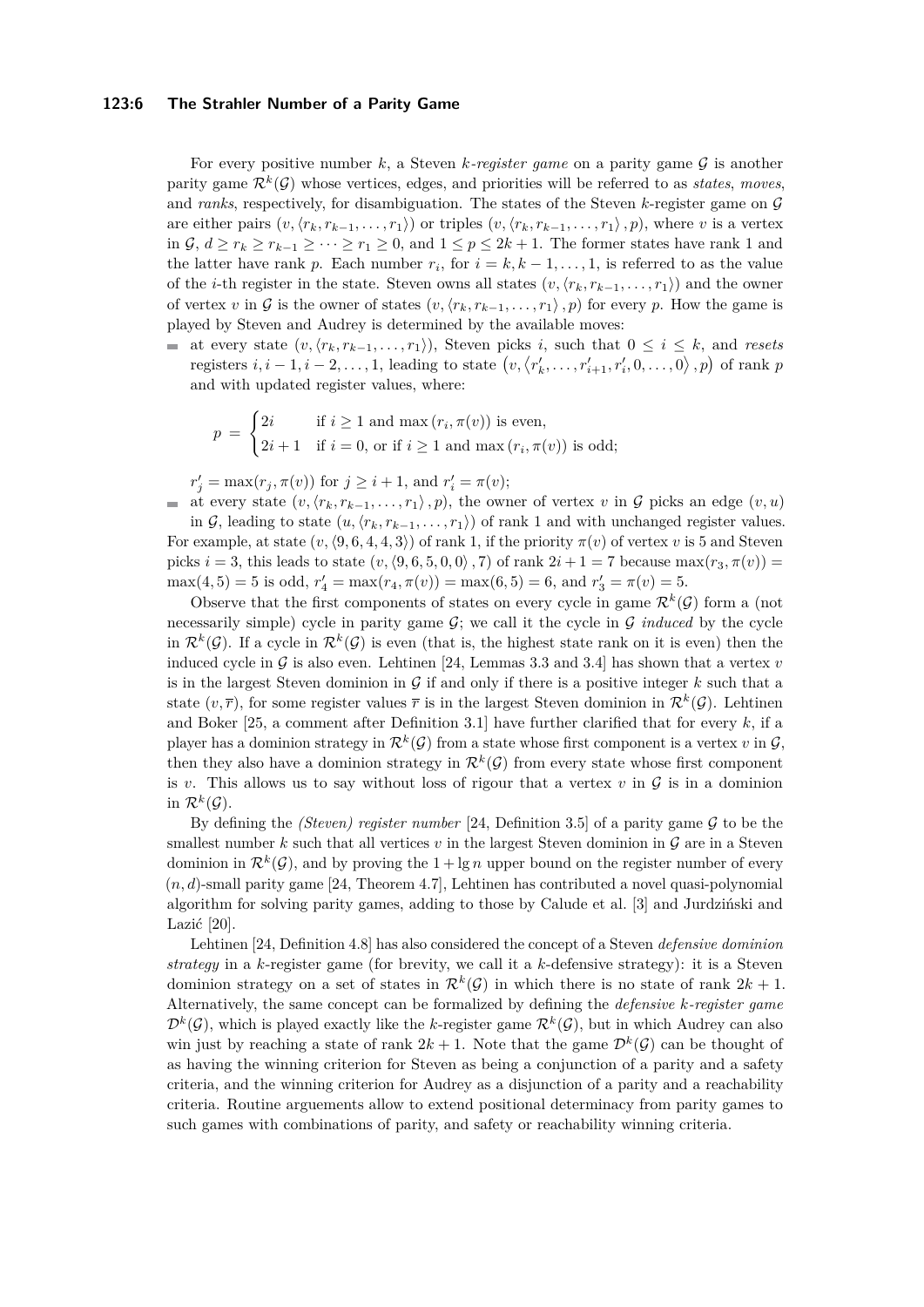We follow Lehtinen [\[24,](#page-17-12) Definition 4.9] by defining the *(Steven) defensive register number* of a Steven dominion *D* in G as the smallest number *k* such that Steven has a defensive dominion strategy in  $\mathcal{R}^k(\mathcal{G})$  on a set of states that includes all  $(v, \langle r_k, \ldots, r_1 \rangle)$  for  $v \in D$ , and such that  $r_k$  is an even number at least as large as every vertex priority in  $D$ . We propose to call it the *Lehtinen number* of a Steven dominion in G to honour Lehtinen's insight that led to this – as we argue in this work – fundamental concept. We also define the Lehtinen number of a vertex in  $\mathcal G$  to be the smallest Lehtinen number of a Steven dominion in  $\mathcal G$  that includes the vertex, and the Lehtinen number of a parity game to be the Lehtinen number of its largest Steven dominion. We also note that the register and the Lehtinen numbers of a parity game nearly coincide (they differ by at most one), and hence the conclusions of our analysis of the latter also apply to the former.

<span id="page-6-0"></span>I **Lemma 7.** *The Lehtinen number of a parity game is no larger than its Strahler number.*

The arguments used in our proof of this lemma are similar to those used in the proof of the main result of Lehtinen [\[24,](#page-17-12) Theorem 4.7]. Our contribution here is to pinpoint the Strahler number of an attractor decomposition as the structural parameter of a dominion that naturally bounds the number of registers used in Lehtinen's construction of a defensive dominion strategy.

**Proof of Lemma [7.](#page-6-0)** Consider a parity game G and let d be the least even integer no smaller than any of the priority in G. Consider a Steven d-attractor decomposition  $\mathcal H$  of G of Strahler number *k*. We construct a defensive *k*-register strategy for Steven on  $\mathcal{R}^k(\mathcal{G})$ . The strategy is defined inductively on the height of  $\mathcal{T}_{H}$ , and has the additional property of being *G*-positional in the following sense: if  $((v, \langle r_k, \ldots, r_1 \rangle), (v, \langle r'_k, \ldots, r'_1 \rangle, p))$  is a move then the register reset by Steven only depends on *v*, not on the values in the registers. Similarly, if  $((v, \langle r_k, \ldots, r_1 \rangle, p), (u, \langle r_k, \ldots, r_1 \rangle))$  is a move and *v* is owned by Steven, *u* only depends on *v* and not on the values of the registers or *p*.

**Strategy for Steven.** If  $\mathcal{H} = \langle A, \emptyset \rangle$ , then G consists of the set of vertices of priority d and of its Steven attractor. In this case, Steven follows the strategy induced by the reachability strategy in *A* to the set of vertices of priority *d*, only resetting register  $r_1$  immediately after visiting a state with first component a vertex of priority *d* in G. More precisely, the Steven defensive strategy is defined with the following moves:

- $= ((v,\langle r_1 \rangle), (v,\langle r_1 \rangle, 1))$  if *v* is not a vertex of priority *d* in G;
- $((v, \langle r_1 \rangle), (v, \langle r'_1 \rangle, 2))$  if *v* is a vertex of priority *d* in  $\mathcal G$  and  $r'_1 = \max(r_1, d)$  is even;
- $((v,\langle r_1 \rangle), (v,\langle r'_1 \rangle, 3))$  if *v* is a vertex of priority *d* in  $\mathcal G$  and  $r'_1 = \max(r_1,d)$  is odd (we  $\mathbf{r}$ state this case for completeness but this will never occur);
- $((v,\langle r_1 \rangle, p), (u,\langle r_1 \rangle))$  where  $(v,u)$  belongs to the Steven reachability strategy from *A* to  $\blacksquare$ the set of vertices of priority *d* in G.

Note that this strategy is  $G$ -positional.

Suppose now that  $\mathcal{H} = \langle A, (S_1, \mathcal{H}_1, A_1), \dots, (S_\ell, \mathcal{H}_\ell, A_\ell) \rangle$  and that it has Strahler number *k*. For all  $i = 1, 2, \ldots, \ell$ , let  $k_i$  be the Strahler number of  $\mathcal{H}_i$ . By induction, for all *i*, we have a Steven defensive  $k_i$ -register strategy  $\sigma_i$ , which is  $(G \cap S_i)$ -positional, on a set of states  $\Omega_i$  in  $\mathcal{R}^{k_i}(\mathcal{G} \cap S_i)$  including all the states  $(v, \langle r_{k_i}, \ldots, r_1 \rangle)$  for  $v \in S_i$  and  $r_{k_i}$ an even number at least as large as every vertex priority in *S<sup>i</sup>* . Let Γ*<sup>i</sup>* be the set of states in  $\mathcal{R}^k(\mathcal{G} \cap S_i)$  defined as all the states  $(v, \langle d, r_{k-1}, \ldots, r_1 \rangle)$  for  $v \in S_i$  if  $k_i \neq k$  and as the union of the states  $(v, \langle d, r_{k-1}, \ldots, r_1 \rangle)$  for  $v \in S_i$  and  $\Omega_i$ , otherwise.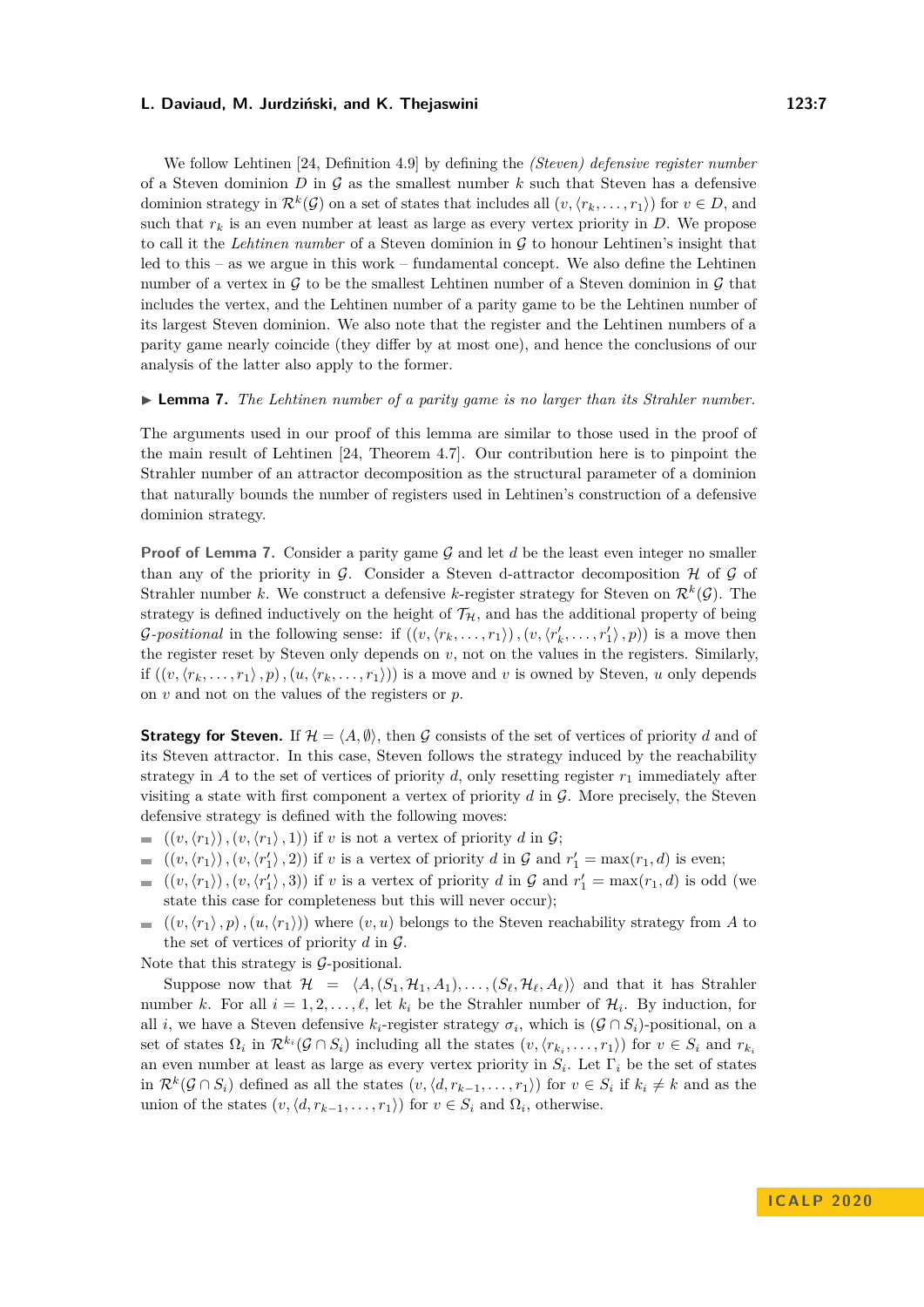#### **123:8 The Strahler Number of a Parity Game**

The strategy  $\sigma_i$  induces a strategy on  $\Gamma_i$  in  $\mathcal{R}^k(\mathcal{G} \cap S_i)$  by simply ignoring registers  $r_{k_i+1}, \ldots, r_k$ , and using  $(G \cap S_i)$ -positionality to define moves from the states not in  $\Omega_i$ . More precisely, in a state  $(v, \langle r_k, \ldots, r_1 \rangle)$ , Steven resets register *j* if and only if register *j* is reset in a state  $(v, \langle r'_{k_i}, \ldots, r'_1 \rangle)$  of  $\Omega_i$  according to  $\sigma_i$ . This is well defined by  $(\mathcal{G} \cap S_i)$ -positionality. Similarly, we add moves  $((v, \langle r_k, \ldots, r_1 \rangle, p), (u, \langle r_k, \ldots, r_1 \rangle))$  to the strategy if and only if there is a move  $((v, \langle r'_{k_i}, \ldots, r'_1 \rangle, p')$  ,  $(u, \langle r'_{k_i}, \ldots, r'_1 \rangle))$  in  $\sigma_i$ . This is again well-defined by  $(G \cap S_i)$ -positionality.

This strategy is denoted by  $\tau_i$ . Note that  $\tau_i$  is a defensive *k*-register strategy on  $\Gamma_i$ , which is  $\mathcal{G}$ -positional.

The Steven defensive strategy in  $\mathcal{R}^k(\mathcal{G})$  is defined by the following moves, where S denotes the set of vertices of priority  $d$  in  $\mathcal{G}$ :

- On the set of states with first component a vertex of  $A_i \setminus S_i$ , the moves are given by  $\tau_i$ .
- $\blacksquare$  On the set of states with first component a vertex of  $A \setminus S$ , Steven uses the strategy induced by the reachability strategy from  $A_i$  to  $S_i$ , without resetting any registers.
- On  $\mathcal{R}^k(\mathcal{G} \cap (A \setminus S))$ , Steven uses the strategy induced by the reachability strategy from m. *A* to *S*, without resetting any registers.
- On the set of states with first component a vertex of *S*,
	- $((v, \langle r_k, \ldots, r_1 \rangle), (v, \langle d, 0, \ldots, 0 \rangle, p))$  where *v* is a vertex in *S* and  $p = 2k$  if max( $r_k, d$ ) is even and  $p = 2k + 1$  otherwise.
- $((v, \langle r_k, \ldots, r_1 \rangle, p), (u, \langle r_k, \ldots, r_1 \rangle))$  for some uniquely chosen *u* such that  $(v, u)$  in *E* if *v* is owned by Steven and for all *u* such that  $(v, u)$  in *E* if *v* is owned by Audrey. Observe that this strategy is G-positional.

**Correctness of the Strategy.** We prove now that the strategy defined above is indeed a defensive *k*-register strategy. We proceed by induction on the height of  $\mathcal{T}_{H}$  and define a set of states Γ, including all the states  $(v, \langle d, r_{k-1}, \ldots, r_1 \rangle)$  such that *v* is a vertex of G.

*Base Case:* If the height of  $\mathcal{T}_H$  is 0 and  $\mathcal{H} = \langle A, \emptyset \rangle$ , let  $\Gamma$  be the set of states  $(v, \langle r_1 \rangle)$  and  $(v, \langle r_1 \rangle, p)$  with *v* a vertex of  $\mathcal{G}, 1 \leq r_1 \leq d$  and *p* being either 1 or 2. It is easy to see that the strategy defined above is a defensive dominion strategy on this set.

*Inductive step:* If  $\mathcal{H} = \langle A, (S_1, \mathcal{H}_1, A_1), \ldots, (S_\ell, \mathcal{H}_\ell, A_\ell) \rangle$  with Strahler number *k* and  $k_i$ being the Strahler number of  $\mathcal{H}_i$  for all  $i$  (note that  $k_i \leq k$  for all  $i$ , and by definition of Strahler number, there is at most one *m* such that  $k_m = k$ , we define Γ to be the set comprising the union of the  $\Gamma_i$  and all the states of the form  $(v, \langle r_k, \ldots, r_1 \rangle)$  and  $(v, \langle r_k, \ldots, r_1 \rangle, p)$  with *v* a vertex of  $(A_i \setminus S_i) \cup A$  and  $1 \leq p \leq 2k$ .

**Case 1: For each** *i*,  $k_i \leq k$ . We first show that  $\Gamma$  is a trap for Audrey for the strategy defined above, showing that rank  $2k + 1$  can never be reached (implying that the strategy is defensive). This comes from the fact that the register of rank *k* is only reset in a state  $(v, \langle r_k, \ldots, r_1 \rangle)$  with *v* in *S*. Since  $\max(r_k, d) = d$  is even then this leads to a state  $(v, \langle d, 0, \ldots, 0 \rangle, 2k)$ . Otherwise, register *k* is never reset, so a state with rank  $2k + 1$ cannot be reached.

Consider now any cycle in  $\mathcal{R}^k(\mathcal{G})$  with moves restricted to the strategy constructed above. If this cycle contains a state whose first component is a vertex of *S*, then as explained above, the highest rank in the cycle is 2*k*. Otherwise, the cycle is necessarily in  $\mathcal{R}^k(\mathcal{G} \cap S_i)$ for some *i*. By induction,  $\tau_i$  is winning and so the cycle is even.

**Case 2: There is a unique** *m* such that  $k_m = k$ . We first show that a state of rank  $2k+1$ is never reached. Observe that register  $k$  is reset in two places:  $(1)$  immediately after a state with first component a vertex of *S* is visited, (2) if register *k* is reset by  $\tau_m$ . In the first case, similarly as shown above, a state of rank 2*k* is reached. In the second case,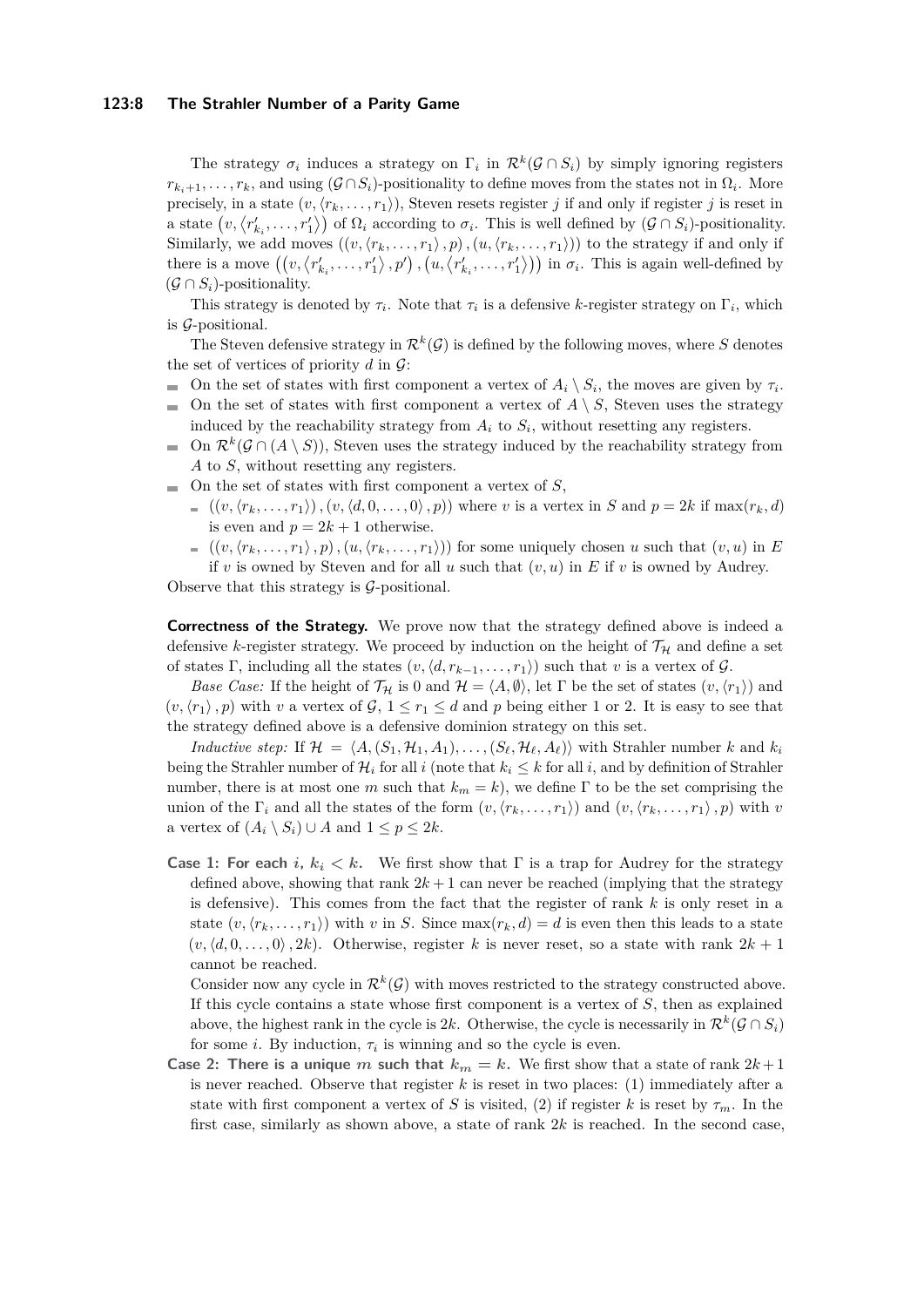register *k* is either reset in a state  $(v, \langle d, r_{k-1}, \ldots, r_1 \rangle)$ , and similarly as above, a state of rank 2*k* is reached, or in a state of  $\Omega_i$ . In this case, as  $\tau_i$  is defensive on  $\Omega_i$  by induction, a state of rank  $2k + 1$  cannot be reached, and the highest rank that can be reached is  $2k$ . Proving that every cycle is even is similar to the previous case.

# **4 Strahler-Optimal Attractor Decompositions**

In this section we prove that every parity game whose Lehtinen number is *k* has an attractor decomposition of Strahler number at most *k*. In other words, we establish the Lehtinen number upper bound on the Strahler number, which together with Lemma [7](#page-6-0) provides a positive answer to Question [5.](#page-4-0)

<span id="page-8-0"></span> $\triangleright$  **Theorem 8.** The Strahler number of a parity game is no larger than its Lehtinen number.

When talking about strategies in parity games in Section [2,](#page-2-0) we only considered positional strategies, for which it was sufficient to verify the parity criterion on (simple) cycles. Instead, we explicitly consider the parity criterion on infinite paths here, which we find more convenient to establish properties of Audrey strategies in the proof of Theorem [8.](#page-8-0)

First, we introduce the concepts of *tight* and *offensively optimal* attractor decompositions.

▶ **Definition 9.** *A Steven d-attractor decomposition* H *of* G *is* tight *if Audrey has a winning strategy from at least one state in*  $\mathcal{D}^{\text{Str}(\mathcal{H})-1}(\mathcal{G})$  *in which the value of register* Str  $(\mathcal{H})-1$  *is d.* 

By definition, the existence of a tight Steven *d*-attractor decomposition on a parity game implies that the Lehtinen number of the game is at least its Strahler number, from which Theorem [8](#page-8-0) follows. Offensive optimality of an attractor decomposition, the concept we define next, may seem less natural and more technical than tightness, but it facilitates our proof that every game has a tight attractor decomposition.

<span id="page-8-2"></span> $\blacktriangleright$  **Definition 10.** Let  $\mathcal{H} = \langle A, (S_1, \mathcal{H}_1, A_1), \ldots, (S_\ell, \mathcal{H}_\ell, A_\ell) \rangle$  be a Steven *d*-attractor decom*position, let games*  $G_i$  *for*  $i = 1, 2, \ldots, \ell$  *be as in the definition of an attractor decomposition, let*  $A'_i$  *be the Audrey attractor of the set of vertices of priority*  $d-1$  *in*  $\mathcal{G}_i$ *, and let*  $\mathcal{G}'_i = \mathcal{G}_i \setminus A'_i$ *. We say that*  $H$  *is* offensively optimal *if for every*  $i = 1, 2, \ldots, \ell$ , we have:

*Audrey has a dominion strategy on*  $\mathcal{R}^{\text{Str}(\mathcal{H}_i) - 1}(\mathcal{G}'_i)$ ;

*Audrey has a dominion strategy on*  $\mathcal{D}^{\mathrm{Str}(\mathcal{H}_i)}(\mathcal{G}'_i \setminus S_i)$ .

Proving that every offensively optimal Steven attractor decomposition is tight (Lemma [11\)](#page-8-1), and that every Steven dominion in a parity game has an offensively optimal Steven attractor decomposition (Lemma [12\)](#page-9-0), will complete the proof of Theorem [8.](#page-8-0)

#### <span id="page-8-1"></span>I **Lemma 11.** *Every offensively optimal Steven attractor decomposition is tight.*

**Proof.** Let  $\mathcal{H} = \langle A, (S_1, \mathcal{H}_1, A_1), \ldots, (S_\ell, \mathcal{H}_\ell, A_\ell) \rangle$  be an offensively optimal *d*-attractor decomposition of a parity game and let  $k = Str(\mathcal{H})$ . We construct a strategy for Audrey in D*<sup>k</sup>*−<sup>1</sup> (G) that is winning for her from at least one state in which the value of register *k* − 1 is *d*. We define  $\mathcal{G}'_i$  and  $A'_i$  as in Definition [10.](#page-8-2)

*Case 1:* Str  $(\mathcal{H}_i) = k$  for some unique *i* in  $\{1, \ldots, \ell\}$ . In this case, we show that Audrey has a dominion strategy on  $\mathcal{D}^{k-1}(\mathcal{G}_i)$ . Since  $\mathcal{G}_i$  is a trap for Steven in  $\mathcal{G}$ , this gives the desired result. Consider the following strategy in  $\mathcal{D}^{k-1}(\mathcal{G}_i)$ :

On the set of states whose vertex components are in  $A'_{i}$ , Audrey follows a strategy induced by the reachability strategy in  $A_i'$  to a vertex of priority  $d-1$  (picking any move if  $v$  is of priority  $d-1$ );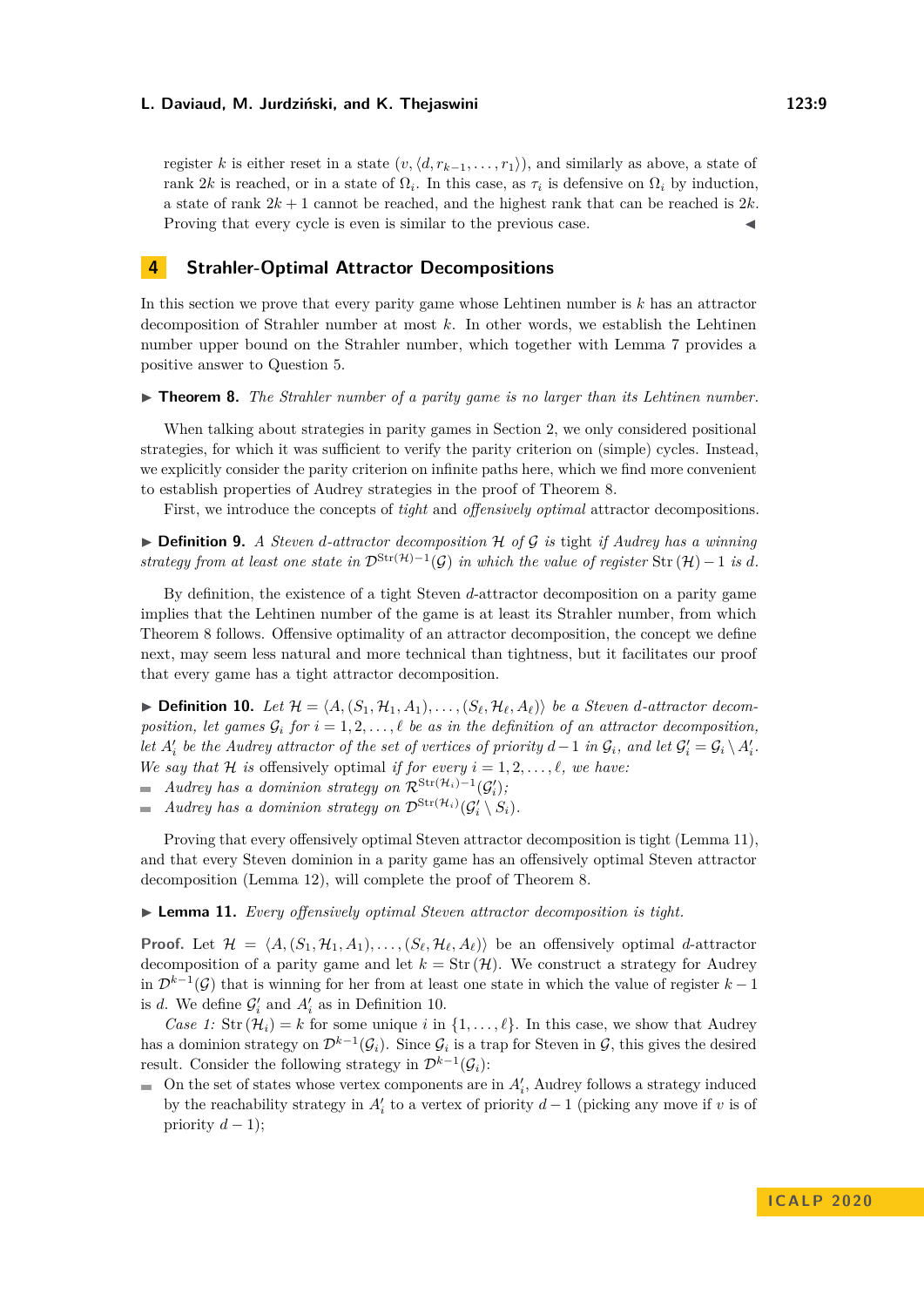#### **123:10 The Strahler Number of a Parity Game**

In states whose vertex component is in  $\mathcal{G}'_i$ , Audrey plays a  $(k-1)$ -register dominion strategy on  $\mathcal{R}^{k-1}(\mathcal{G}'_i)$ . Such a strategy exists by the definition of offensive optimality and by the assumption that  $\text{Str}(\mathcal{H}_i) = k$ .

This strategy is indeed an Audrey dominion strategy on  $\mathcal{D}^{k-1}(\mathcal{G}_i)$ , because any play either visits a state whose first component is a vertex in  $A_i'$  infinitely often, or it eventually remains in  $\mathcal{R}^{k-1}(\mathcal{G}'_i)$ . In the former case, the play visits a state whose first component is a vertex of priority *d* − 1 infinitely often. In the latter case, the state parity criterion holds. Note that this even defines an Audrey dominion strategy on  $\mathcal{R}^{k-1}(\mathcal{G}_i)$ .

*Case 2:* There are  $1 \leq i < j \leq \ell$  such that  $\text{Str}(\mathcal{H}_i) = \text{Str}(\mathcal{H}_j) = k - 1$ . We construct a strategy for Audrey in  $\mathcal{D}^{k-1}(\mathcal{G})$  that is winning for her from all states in  $\mathcal{G}_j$  whose register  $k-1$  has value *d*. Firstly, since H is offensively optimal, Audrey has a dominion strategy on  $\mathcal{D}^{k-1}(\mathcal{G}'_i \setminus S_i)$ , denoted by  $\tau_i$ , and a dominion strategy on  $\mathcal{R}^{k-2}(\mathcal{G}'_i)$ , denoted by  $\tau'_i$ . Moreover, since  $\langle \emptyset, (S_j, \mathcal{H}_j, A_j), \ldots, (S_\ell, \mathcal{H}_\ell, A_\ell) \rangle$  is an offensively optimal attractor decomposition of  $\mathcal{G}_i$ , an argument similar to the one in Case 1. yields that Audrey has a dominion strategy, denoted by  $\tau_j$ , on  $\mathcal{R}^{k-2}(\mathcal{G}_j)$  (note that  $\mathcal{G}_j$  is a trap for Steven in  $\mathcal{G}$ ). Consider the following strategy for Audrey in  $\mathcal{D}^{k-1}(\mathcal{G})$ , starting from a state whose vertex component is in  $\mathcal{G}_i$  and register  $k-1$  has value  $d$ :

- As long as the value of register  $k-1$  is larger than  $d-1$ , Audrey follows the strategy induced by  $\tau_i$ , while ignoring the value of register  $k-1$ , as long as this value is larger than  $d-1$ .
- If the value in register  $k-1$  is at most  $d-1$ :
	- In states whose vertex component is in  $A'_{i}$ , Audrey follows a strategy induced by the reachability strategy from  $A_i'$  to a vertex of priority  $d-1$  (picking any move if the vertex has priority  $d-1$ ;
	- In states whose vertex component is in  $\mathcal{G}'_i \setminus S_i$  and whose register  $k-2$  has value at most  $d-2$ , Audrey follows  $\tau_i$ ;
- In states whose vertex component is in  $\mathcal{G}'_i$  and whose register  $k-1$  has value  $d-1$ , Audrey follows the strategy induced by  $\tau'_i$ , while ignoring the value of regiser  $k-1$ . Audrey plays any move if none of the above applies.

We argue that this strategy is winning for Audrey in  $\mathcal{D}^{k-1}(\mathcal{G})$  from states whose vertex component is in  $\mathcal{G}_j$  and register  $k-1$  has value *d*. Consider an infinite path that starts in such a state. As long as register  $k-1$  has value d, Audrey follows  $\tau_j$ . If Steven never resets register *k* − 1 then Audrey wins. Otherwise, once register *k* − 1 has been reset, its value is at most  $d-1$ . Note that  $\mathcal{G}_j$  is included in  $A'_i \cup (\mathcal{G}'_i \setminus S_i)$ . If register  $k-1$  has a value smaller than  $d-1$ , and the play never visits a state whose vertex component is in  $A'_{i}$ , then Audrey has followed  $\tau_i$  along the play (she has never left  $\mathcal{G}'_i \setminus S_i$  as the only way for Steven to go out  $\mathcal{G}'_i \setminus S_i$  is to go to  $A'_i$ ) and wins. Otherwise, the play visits a state whose vertex component is in  $A_i'$ , and so it visits a state whose vertex component has priority  $d-1$ , leading to a state in which register  $k - 1$  has value  $d - 1$ . Finally, if a state whose vertex component is in  $A'_{i}$  is visited infinitely many times then Audrey wins. Otherwise, Audrey eventually plays according to  $\tau'_i$ . If Steven never resets register  $k-1$  then Audrey wins. Otherwise, if Steven resets register  $k-1$ , which at this point has value  $d-1$ , a state of rank  $2k-1$  is visited and Audrey wins.

<span id="page-9-0"></span>I **Lemma 12.** *Every Steven dominion in a parity game has an offensively optimal Steven attractor decomposition.*

**Proof.** Consider a parity game  $\mathcal{G}$  which is a Steven dominion. Let  $k$  be the Lehtinen number of G and let *d* be the largest even value such that  $\pi^{-1}(\{d, d-1\}) \neq \emptyset$ . We construct an offensively optimal Steven attractor decomposition by induction.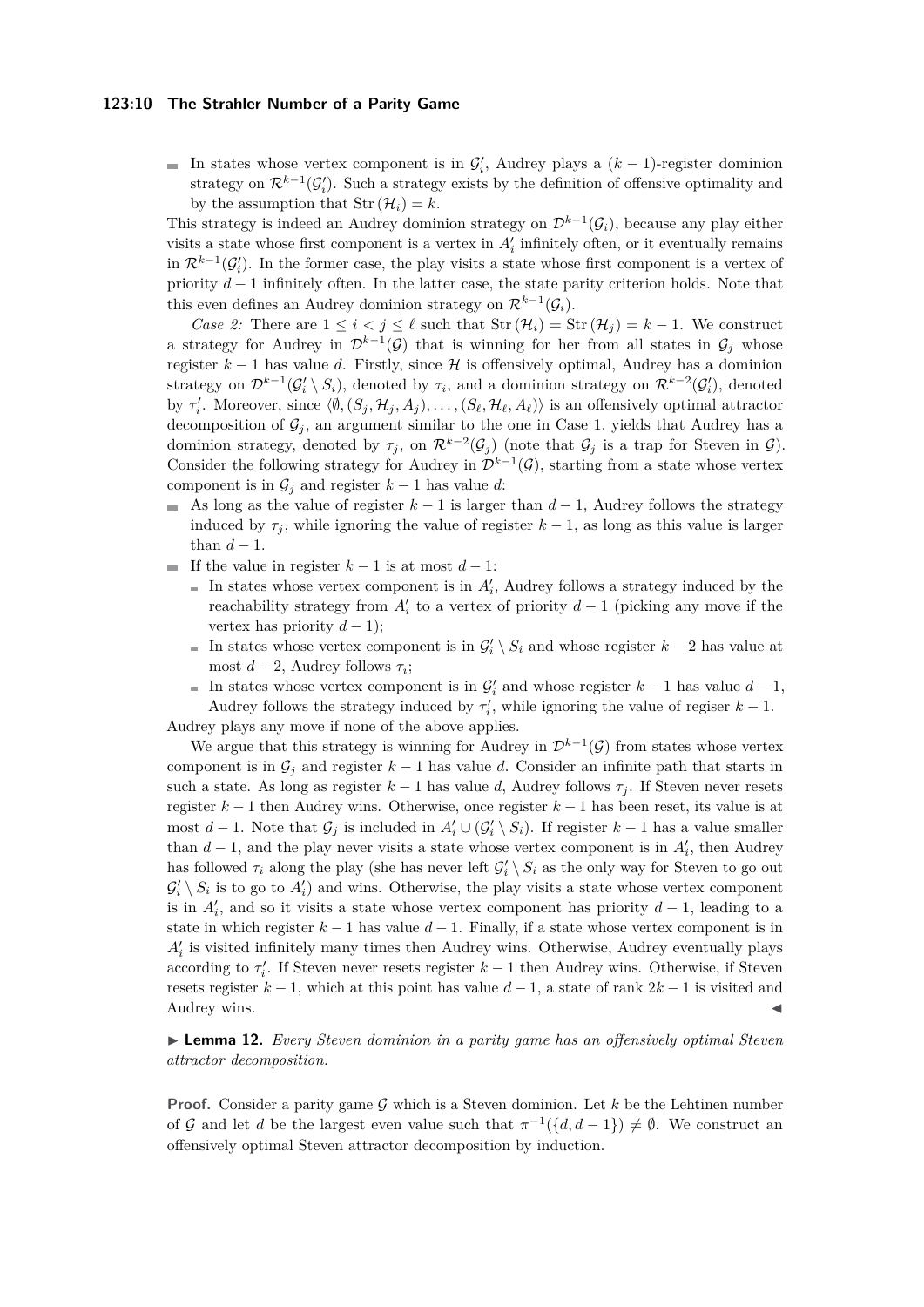If  $d = 0$ , it is enough to consider  $\langle A, \emptyset \rangle$ , where A is the set of all vertices in G.

If  $d > 1$ , let A be the Steven attractor of the set of vertices of priority d in  $\mathcal{G}$ . Let  $\mathcal{G}_0 = \mathcal{G} \setminus A$ . If  $\mathcal{G}_0 = \emptyset$  then  $\langle A, \emptyset \rangle$  is an offensively optimal Steven attractor decomposition for G. Otherwise,  $\mathcal{G}_0$  is a non-empty trap for Steven in G and therefore  $\mathcal{G}_0$  has a Lehtinen number at most *k*. Let *A'* be the Audrey attractor of all the vertices of priority  $d-1$  in the sub-game  $\mathcal{G}_0$  and let  $\mathcal{G}'_0 = \mathcal{G}_0 \setminus A'$ .

Given a positive integer *b*, let  $L^b$  be the largest dominion in  $\mathcal{G}'_0$  such that Steven has a dominion strategy on  $\mathcal{D}^b(\mathcal{G}'_0)$ . We define *m* to be the smallest number such that  $L^m \neq \emptyset$ and let  $S_0 = L^m$ . We show that  $m \leq k$ . To prove this, we construct an Audrey dominion strategy on  $\mathcal{D}^b(\mathcal{G}_0)$  for all *b* such that  $L^b = \emptyset$ . Since the Lehtinen number of  $\mathcal{G}_0$  is at most *k*, this implies that  $m \leq k$ . The Audrey dominion strategy on  $\mathcal{D}^b(\mathcal{G}_0)$ , assuming  $L^b = \emptyset$ , is as follows:

- If the vertex component of a state is in  $A'$  then Audrey uses the strategy in  $A'$  induced by the reachability strategy to vertices of priority  $d-1$ ;
- If the vertex component of a state is in  $\mathcal{G}'_0$  then Audrey uses her dominion strategy on  $\mathcal{D}^b(\mathcal{G}'_0)$ , which exists because the Steven dominion  $L^b$  in  $\mathcal{D}^b(\mathcal{G}'_0)$  is empty.

Any play following the above strategy and visiting infinitely often a state of  $\mathcal{D}^b(\mathcal{G}_0 \cap A')$  is winning for Audrey. A play following the above strategy and remaining eventually in  $\mathcal{D}^b(\mathcal{G}'_0)$ is also winning for Audrey.

Let  $\mathcal{H}_0$  be the  $(d-2)$ -attractor decomposition of  $S_0$  obtained by induction. In particular,  $\mathcal{H}_0$  is offensively optimal.

Let  $A_0$  be the Steven attractor to  $S_0$  in  $\mathcal{G}_0$  and let  $\mathcal{G}_1 = \mathcal{G}_0 \setminus A_0$ . Subgame  $\mathcal{G}_1$  is a trap for Steven and therefore it is a Steven dominion. Let  $\mathcal{H}' = \langle \emptyset, (S_1, \mathcal{H}_1, A_1), \dots, (S_\ell, \mathcal{H}_\ell, A_\ell) \rangle$ be an offensively optimal Steven  $d$ -attractor decomposition of  $\mathcal{G}_1$  obtained by induction.

We claim that  $\mathcal{H} = \langle A, (S_0, \mathcal{H}_0, A_0), (S_1, \mathcal{H}_1, A_1), \dots, (S_\ell, \mathcal{H}_\ell, A_\ell) \rangle$  is an offensively optimal Steven *d*-attractor decomposition of  $G$ . Since  $\mathcal{H}'$  is offensively optimal, it is enough to show that:

Audrey has a dominion strategy on  $\mathcal{R}^{\text{Str}(\mathcal{H}_0) - 1}(\mathcal{G}'_0)$ ,  $\overline{\phantom{a}}$ 

Audrey has a dominion strategy on  $\mathcal{D}^{\text{Str}(\mathcal{H}_0)}(\mathcal{G}'_0 \setminus S_0)$ .  $\blacksquare$ 

Since  $\mathcal{H}_0$  is offensively optimal, Audrey has a dominion strategy in  $\mathcal{R}^{\text{Str}(\mathcal{H}_0)-1}(S_0)$ , by Lemma [11,](#page-8-1) and hence  $m \geq Str(\mathcal{H}_0)$ . Moreover, by construction of  $S_0$ , Audrey has a dominion strategy on  $\mathcal{D}^m(\mathcal{G}'_0 \setminus \mathcal{S}_0)$ . This implies that Audrey has a dominion strategy on  $\mathcal{D}^{\mathrm{Str}(\mathcal{H}_0)}(\mathcal{G}_0'\setminus S_0).$ 

By choice of *m*, Steven does not have a defensive dominion strategy on  $\mathcal{D}^{\text{Str}(\mathcal{H}_0) - 1}(\mathcal{G}_0')$ from any state. This means that for all states *s*, Audrey has a winning strategy  $\tau_s$  on  $\mathcal{D}^{\text{Str}(\mathcal{H}_0)-1}(\mathcal{G}_0')$  starting in *s*. We construct a dominion strategy for her on  $\mathcal{R}^{\text{Str}(\mathcal{H}_0)-1}(\mathcal{G}_0')$ : after every visit to a state of rank  $2\text{Str}(\mathcal{H}_0) - 1$ , Audrey follows  $\tau_s$ , where *s* is the first state that follows on the path and whose rank is smaller than  $2\text{Str}(\mathcal{H}_0) - 1$ . This defines a dominion strategy on  $\mathcal{R}^{\text{Str}(\mathcal{H}_0) - 1}(\mathcal{G}_0)$  $\blacksquare$ ).

# **5 Strahler-Universal Trees**

Our attention now shifts to tackling Question [6.](#page-4-1) The approach is to develop constructions of small ordered trees into which trees of attractor decompositions or of progress measures can be embedded. Such trees can be seen as natural search spaces for dominion strategies, and existing meta-algorithms such as the universal attractor decomposition algorithm [\[21\]](#page-17-16) and progress measure lifting algorithm [\[19,](#page-17-19) [20\]](#page-17-11) can use them to guide their search, performed in time proportional to the size of the trees in the worst case.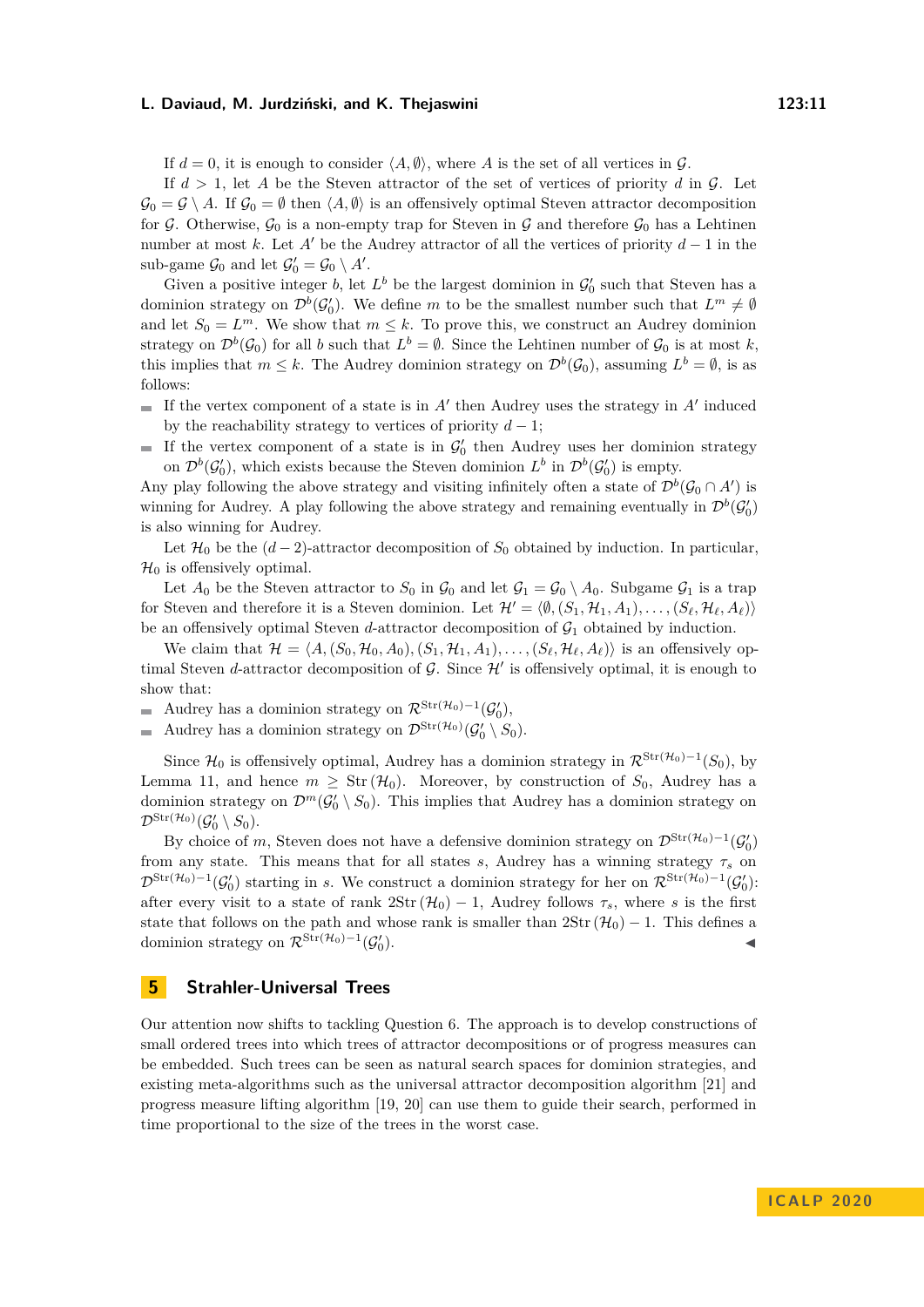#### **123:12 The Strahler Number of a Parity Game**

An ordered tree is *universal* for a class of trees if all trees from the class can be embedded into it. The innovation offered in this work is to develop optimized constructions of trees that are universal for classes of trees whose complex structural parameter, such as the Strahler number, is bounded. This is in contrast to less restrictive universal trees introduced by Czerwiński et al. [\[4\]](#page-16-4) and implicitly constructed by Jurdziński and Lazić [\[20\]](#page-17-11), whose sizes therefore grow faster with size parameters, leading to slower algorithms.

Firstly, we give an inductive construction of Strahler-universal trees and an upper bound on their numbers of leaves. Then we introduce labelled ordered trees, provide a succinct bit-string labelling of the Strahler-universal trees, and give an alternative and more explicit characterization of the succinctly-labelled Strahler-universal trees. Finally, we argue how the succinct bit-string labelling of Strahler-universal trees facilitates efficient computation of the so-called "level-*p* successors" in them, which is the key computational primitive that allows using ordered trees to solve parity games. The constructions and techniques we develop here are inspired by and significantly refine those introduced by Jurdziński and Lazić [\[20\]](#page-17-11).

**Strahler-Universal Trees and Their Sizes.** Intuitively, an ordered tree *can be embedded in* another if the former can be obtained from the latter by pruning some subtrees. More formally, the trivial tree  $\langle \rangle$  can be embedded in every ordered tree, and  $\langle T_1, T_2, \ldots, T_k \rangle$  can be embedded in  $\langle T_1', T_2', \ldots, T_\ell' \rangle$  if there are indices  $i_1, i_2, \ldots, i_k$  such that  $1 \leq i_1 < i_2 < \cdots < i_k \leq \ell$  and for every  $j = 1, 2, \ldots, k$ , we have that  $T_j$  can be embedded in  $T'_{i_j}$ .

An ordered tree is (*n, h*)*-universal* [\[4\]](#page-16-4) if every (*n, h*)-small ordered tree can be embedded in it. We define an ordered tree to be *k-Strahler* (*n, h*)*-universal* if every (*n, h*)-small ordered tree whose Strahler number is at most *k* can be embedded in it, and we give a construction of small Strahler-universal trees.

<span id="page-11-3"></span>▶ Definition 13 (Trees  $U_{t,h}^k$  and  $V_{t,h}^k$ ). For all  $t ≥ 0$ , we define trees  $U_{t,h}^k$  (for all h and k *such that*  $h \geq k \geq 1$  *and*  $V_{t,h}^k$  (for all *h* and *k such that*  $h \geq k \geq 2$ ) by mutual induction: 1. *if*  $h = k = 1$  *then*  $U_{t,h}^k = \langle \rangle$ ;

- **2.** *if*  $h > 1$  *and*  $k = 1$  *then*  $U_{t,h}^k = \langle U_{t,h-1}^k \rangle$ ,
- <span id="page-11-0"></span>**3.** *if*  $h \ge k \ge 2$  *and*  $t = 0$  *then*  $U_{t,h}^k = V_{t,h}^k = \left\langle U_{t,h-1}^{k-1} \right\rangle$ ,
- 4. if  $h \ge k \ge 2$  and  $t \ge 1$  then  $V_{t,h}^k = V_{t-1,h}^k \cdot \left\langle U_{t,h-1}^{k-1} \right\rangle \cdot V_{t-1,h}^k$ ;
- <span id="page-11-1"></span>**5.** *if*  $h = k \geq 2$  *and*  $t \geq 2$  *then*  $U_{t,h}^k = V_{t,h}^k$ ;
- <span id="page-11-2"></span>**6.** *if*  $h > k \geq 2$  *and*  $t \geq 2$  *then*  $U_{t,h}^k = V_{t,h}^k \cdot \left\langle U_{t,h-1}^k \right\rangle \cdot V_{t,h}^k$ .

For  $g \geq 0$ , let  $I_g$  be the trivial tree, that is the tree with exactly one leaf, of height *g*. For example,  $I_1 = \langle \rangle$  and  $I_3 = \langle \langle \langle \rangle \rangle \rangle = \langle \langle \circ \rangle \rangle$ . It is routine to verify that if  $h \geq k = 1$  or  $t = 0$ then  $U_{t,h}^k = I_h$ , and if  $h \geq k \geq 2$  and  $t = 0$  then  $V_{t,h}^k = I_h$ .

<span id="page-11-4"></span>▶ **Lemma 14.** *For all*  $n \ge 1$  *and*  $h \ge k \ge 1$ *, the ordered tree*  $U_{\lfloor \lg n \rfloor, h}^k$  *is k*-*Strahler*  $(n, h)$ *universal.*

**Proof.** We say that a tree has *weak Strahler number* at most *k* if every subtree rooted in a child of the root has Strahler number at most *k* − 1. A tree is then *weakly k-Strahler*  $(n, h)$ -universal if every  $(n, h)$ -small ordered tree whose weak Strahler number is at most  $k$ can be embedded in it. We proceed by induction on the number of leaves in an ordered tree and its height, using the following strengthened inductive hypothesis:

for all  $n \geq 1$  and  $h \geq k \geq 1$ , ordered tree  $U^k_{\lfloor \lg n \rfloor,h}$  is *k*-Strahler  $(n,h)$ -universal;

for all  $n \geq 1$  and  $h \geq k \geq 2$ , ordered tree  $V^k_{\lfloor \lg n \rfloor, h}$  is weakly *k*-Strahler  $(n, h)$ -universal.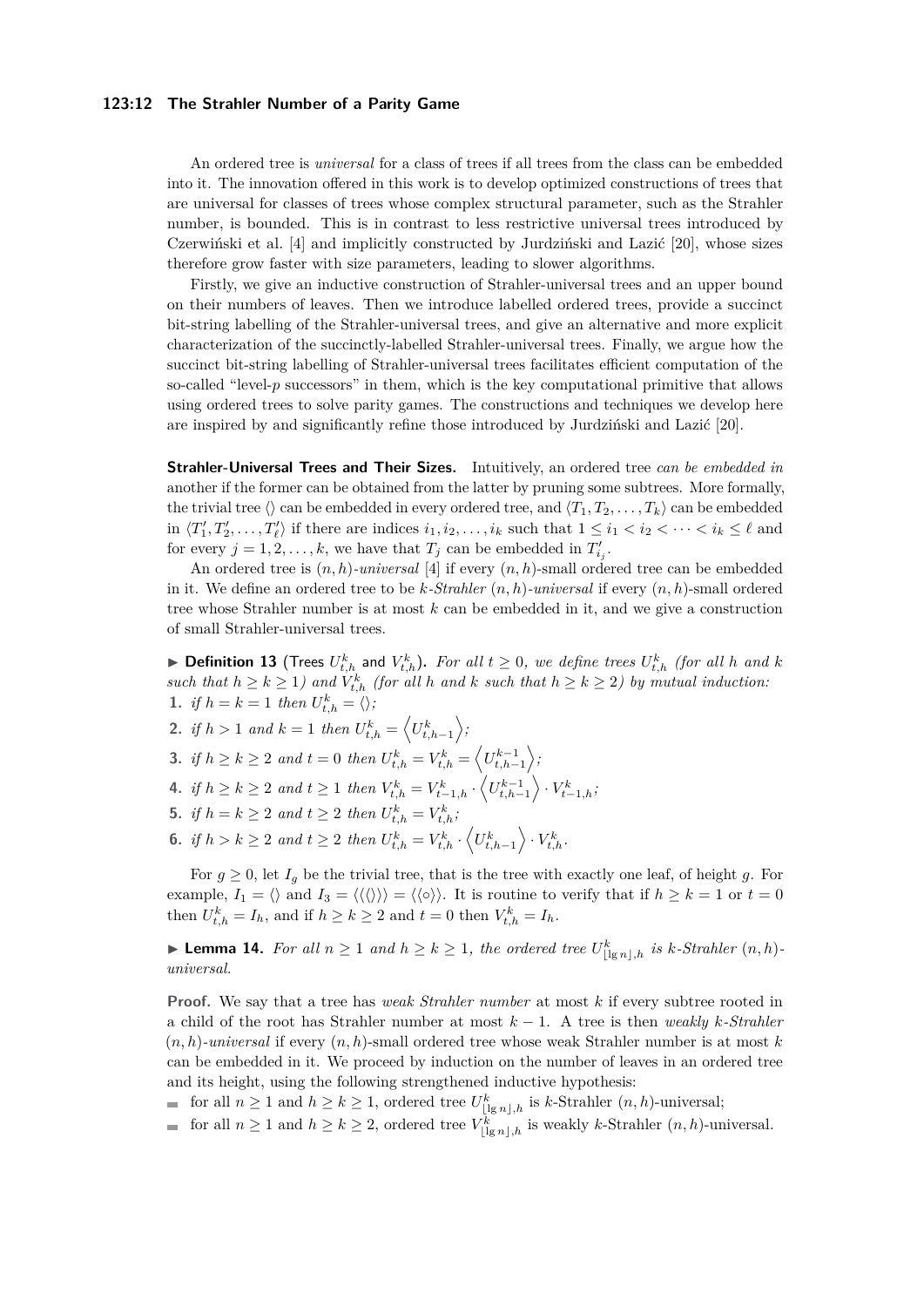Let *T* be an  $(n, h)$ -small ordered tree of Strahler number at most k. If  $n = 1$ ,  $h = 1$ , or  $k = 1$ , then *T* is the trivial tree (with just one leaf) of height at most *h*, and hence it can be embedded in  $U_{\lfloor \lg n \rfloor,h}^k = I_h$ , the trivial tree of height *h*. Likewise, if  $h \geq k \geq 2$  and  $n = 1$ , then *T* is the trivial tree of height at most *h*, and hence it can be embedded in  $V_{\lfloor \lg n \rfloor, h}^k = I_h$ , the trivial tree of height *h*.

Otherwise, we have that  $T = \langle T_1, \ldots, T_j \rangle$  for some  $j \geq 1$ . We consider two cases: either  $\text{Str}(T_i) \leq k-1$  for all  $i = 1, \ldots, j$ , or there is *q* such that  $\text{Str}(T_q) = k$ . Note that by Proposition [3,](#page-4-2) the latter case can only occur if  $h > k$ .

If  $\text{Str}(T_i) \leq k-1$  for all  $i = 1, \ldots, j$ , then we argue that *T* can be embedded in  $V^k_{\lfloor \lg n \rfloor, h}$ , and hence also in  $U^k_{\lfloor \lg n \rfloor,h}$ , because  $V^k_{\lfloor \lg n \rfloor,h}$  can be embedded in  $U^k_{\lfloor \lg n \rfloor,h}$  by definition (see items [3.](#page-11-0), [5.](#page-11-1), and [6.](#page-11-2) of Definition [13\)](#page-11-3). Let *p* (a pivot) be an integer such that both trees  $T' = \langle T_1, \ldots, T_{p-1} \rangle$  and  $T'' = \langle T_{p+1}, \ldots, T_j \rangle$  are  $(\lfloor n/2 \rfloor, h)$ -small. Then by the strengthened inductive hypothesis, each of the two trees  $T'$  and  $T''$  can be embedded in tree  $V^k_{\lfloor \lg\lfloor n/2\rfloor \rfloor,h} = V^k_{\lfloor \lg n\rfloor-1,h}$  and tree  $T_p$  can be embedded in  $U^{k-1}_{\lfloor \lg n\rfloor,h-1}$ . It then follows that tree  $T = T' \cdot \langle T_p \rangle \cdot T''$  can be embedded in  $V^k_{\lfloor \lg n \rfloor, h} = V^k_{\lfloor \lg n \rfloor - 1, h} \cdot \langle U^{k-1}_{\lfloor \lg n \rfloor, h-1} \rangle \cdot V^k_{\lfloor \lg n \rfloor - 1, h}$ .

If  $\text{Str}(T_q) = k$  for some *q* (the pivot), then we argue that *T* can be embedded in  $U_{\lfloor \lg n \rfloor, h}^k$ . Note that each of the two trees  $T' = \langle T_1, \ldots, T_{q-1} \rangle$  and  $T'' = \langle T_{q+1}, \ldots, T_j \rangle$  is  $(n, h)$ -small and all trees  $T_1, \ldots, T_{q-1}$  and  $T_{q+1}, \ldots, T_j$  have Strahler numbers at most  $k-1$ . By the previous paragraph, it follows that each of the two trees  $T'$  and  $T''$  can be embedded in  $V^k_{\lfloor \lg n \rfloor,h}$ . Moreover, tree  $T_q$  is  $(n, h-1)$ -small and hence, by the inductive hypothesis, it can be embedded in  $U_{\lfloor \lg n \rfloor, h-1}^k$ . It follows that tree  $T = T' \cdot \langle T_q \rangle \cdot T''$  can be embedded in  $U^k_{\lfloor \lg n \rfloor, h} = V^k_{\lfloor \lg n \rfloor, h} \cdot \left\langle U^k_{\lfloor \lg n \rfloor, h-1} \right\rangle \cdot V^k_{\lfloor \lg n \rfloor, h}.$ 

<span id="page-12-1"></span>**Lemma 15.** For all 
$$
t \geq 0
$$
, we have:

- $if h \geq k = 1$  *then* leaves  $(U_{t,h}^k) = 1$ ;
- $if h \ge k \ge 2$  *then* leaves  $\left(U_{t,h}^k\right) \le 2^{t+k} \binom{t+k-2}{k-2} \binom{h-1}{k-1}.$

<span id="page-12-0"></span>▶ **Theorem 16.** *For*  $k \leq \lg n$ *, the number of leaves of the k-Strahler*  $(n, h)$ *-universal ordered* trees  $U^k_{\lfloor \lg n \rfloor,h}$  is  $n^{O(1)} \cdot (h/k)^k = n^{k \lg(h/k)/\lg n + O(1)}$ , which is polynomial in n if  $k \cdot \lg(h/k) =$ *O*(log *n*). In more detail, the number is at most  $n^{c(n)} \cdot (h/k)^k$ , where  $c(n) = 5.45$  if  $k \leq \lg n$ ,  $c(n) = 3 + o(1)$  *if*  $k = o(\log n)$ *, and*  $c(n) = 1 + o(1)$  *if*  $k = O(1)$ *.* 

 $\blacktriangleright$  Remark 17. By Proposition [3](#page-4-2) and Lemma [14,](#page-11-4) for all positive integers *n* and *h*, the tree  $U_{\lfloor \lg n \rfloor, h}^{\lfloor \lg n \rfloor + 1}$  is  $(n, h)$ -universal. Theorem [16](#page-12-0) implies that the number of leaves of  $U_{\lfloor \lg n \rfloor, h}^{\lfloor \lg n \rfloor + 1}$  is  $n^{\lg(h/\lg n)+O(1)}$ , which matches the asymptotic number of leaves of  $(n, h)$ -universal trees of Jurdziński and Lazić [\[20,](#page-17-11) Lemma 6]. In particular, if  $h = O(\log n)$  then  $\lg(h/\lg n) = O(1)$ . and hence the number of leaves of  $U_{\lfloor \lg n \rfloor,h}^{\lfloor \lg n \rfloor+1}$  is polynomial in *n*.

**Labelled Strahler-Universal Trees.** *Labelled ordered tree* are similar to ordered trees: the trivial tree  $\langle \rangle$  is an *A-labelled ordered tree* and so is a sequence  $\langle (a_1, \mathcal{L}_1), (a_2, \mathcal{L}_2), \ldots, (a_k, \mathcal{L}_k) \rangle$ . where  $\mathcal{L}_1, \mathcal{L}_2, \ldots, \mathcal{L}_k$  are *A*-labelled ordered trees, and  $a_1, a_2, \ldots, a_k$  are distinct elements of a linearly ordered set  $(A, \leq)$  and  $a_1 < a_2 < \cdots < a_k$  in that linear order. We define the *unlabelling* of a labelled ordered tree  $\langle (a_1, \mathcal{L}_1), (a_2, \mathcal{L}_2), \ldots, (a_k, \mathcal{L}_k) \rangle$ , by straightforward induction, to be the ordered tree  $\langle T_1, T_2, \ldots, T_k \rangle$ , where  $T_i$  is the unlabelling of  $\mathcal{L}_i$  for every  $i = 1, 2, \ldots, k$ . An *A*-labelling of an ordered tree *T* is an *A*-labelled tree *L* whose unlabelling is *T*. We define the *natural labelling* of an ordered tree  $T = \langle T_1, \ldots, T_k \rangle$ , again by a straightfoward induction, to be the N-labelled tree  $\langle (1,\mathcal{L}_1), \ldots, (k,\mathcal{L}_k) \rangle$ , where  $\mathcal{L}_1, \ldots$ ,  $\mathcal{L}_k$  are the natural labellings of trees  $T_1, \ldots, T_k$ .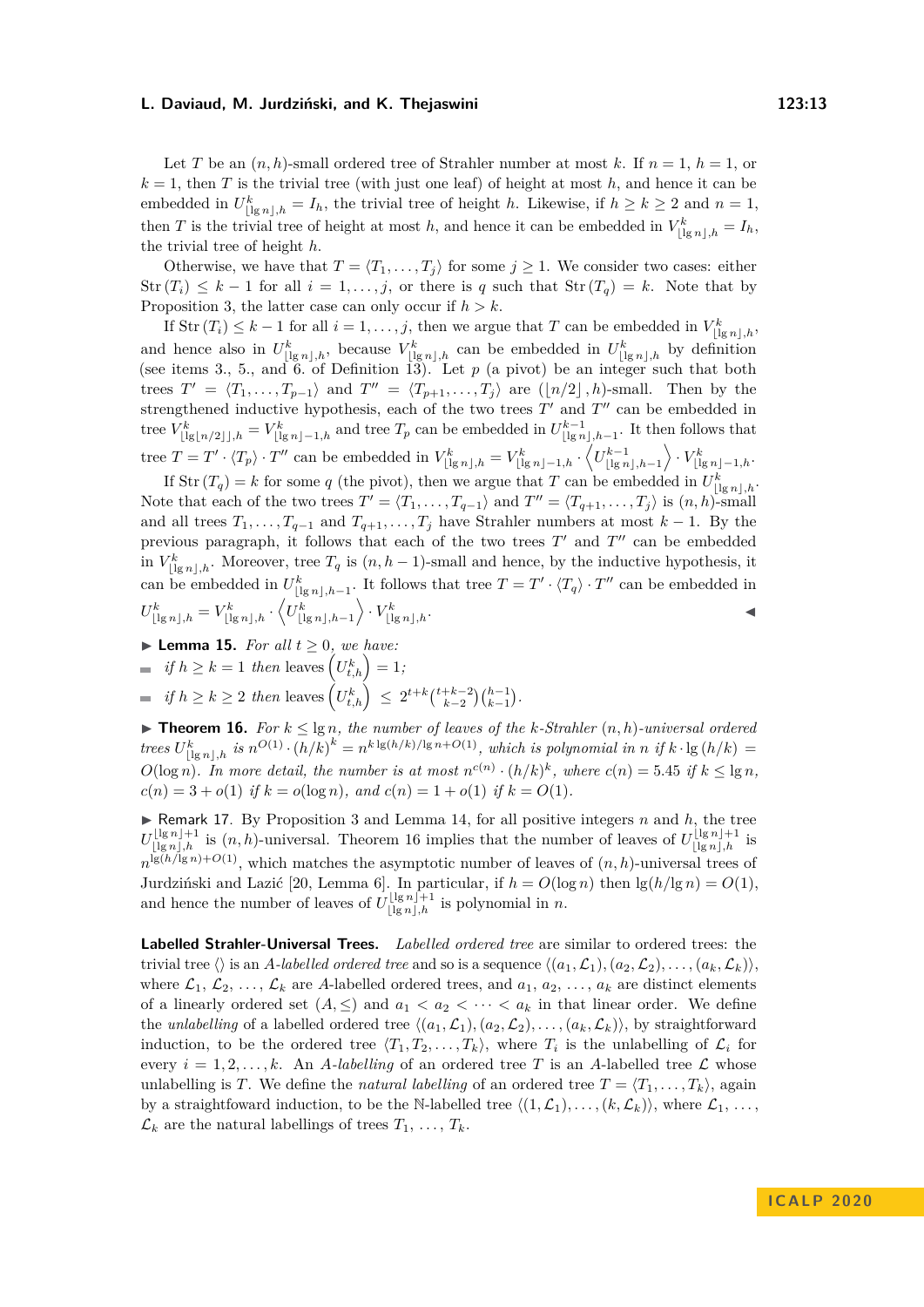#### **123:14 The Strahler Number of a Parity Game**

For an *A*-labelled tree  $\langle (a_1, \mathcal{L}_1), \ldots, (a_k, \mathcal{L}_k) \rangle$ , its set of *nodes* is defined inductively to consist of the root  $\langle \rangle$  and all the sequences in *A*<sup>\*</sup> of the form  $\langle a_i \rangle \cdot v$ , where  $v \in A^*$  is a node in  $\mathcal{L}_i$  for some  $i = 1, \ldots, k$ , and where the symbol  $\cdot$  denotes concatenation of sequences. For example, the natural labelling of tree  $\langle \langle \circ^3 \rangle, \circ^4, \langle \langle \circ \rangle \rangle^2$  has the set of nodes that consists of the following set of leaves  $\langle 1, 1 \rangle$ ,  $\langle 1, 2 \rangle$ ,  $\langle 1, 3 \rangle$ ,  $\langle 2 \rangle$ ,  $\langle 3 \rangle$ ,  $\langle 4 \rangle$ ,  $\langle 5 \rangle$ ,  $\langle 6, 1, 1 \rangle$ ,  $\langle 7, 1, 1 \rangle$ , and all of their prefixes. Indeed, the set of nodes of a labelled ordered tree is always prefix-closed. Moreover, if  $L \subseteq A^*$  then its closure under prefixes uniquely identifies a labelled ordered tree that we call the labelled ordered tree *generated* by *L*, and its unlabelling is the ordered tree generated by *L*. For example, the set  $\{\langle 1 \rangle, \langle 3, 1 \rangle, \langle 3, 4, 1 \rangle, \langle 6, 1 \rangle \}$  generates ordered tree  $\langle \circ, \langle \circ, \langle \circ \rangle \rangle, \langle \circ \rangle \rangle.$ 

Consider the following linear order on the set  $\{0,1\}^*$  of bit strings: for each bit  $b \in \{0,1\}$ , and for all bit strings  $\beta, \beta' \in \{0,1\}^*$ , if  $\varepsilon$  is the empty string, then we have  $0\beta < \varepsilon, \varepsilon < 1\beta$ , and  $b\beta < b\beta'$  iff  $\beta < \beta'$ .

For a bit string  $\beta \in \{0,1\}^*$ , we write  $|\beta|$  for the number of bits used in the string. For example, we have  $|\varepsilon| = 0$  and  $|010| = 3$ , and  $|11| = 2$ . Suppose that  $\langle \beta_i, \beta_{i-1}, \dots, \beta_1 \rangle$  is a node in a  $\{0,1\}^*$ -labelled ordered tree. Then if  $\beta_j = b\beta$  for some  $j = 1, 2, \ldots, i, b \in \{0, 1\}$ , and  $\beta \in \{0,1\}^*$ , then we refer to the first bit *b* as the *leading bit* in  $\beta_j$ , and we refer to all the following bits in *β* as *non-leading bits* in  $\beta_j$ . For example, node  $\langle \varepsilon, 010, \varepsilon, \varepsilon, 11 \rangle$  has two non-empty strings and hence two leading bits, and it uses three non-leading bits overall, because  $|010| + |11| - 2 = 3$ .

For a bit  $b \in \{0,1\}$  and a  $\{0,1\}^*$ -labelled ordered tree  $\mathcal{L} = \langle (\beta_1, \mathcal{L}_1), \ldots, (\beta_\ell, \mathcal{L}_\ell) \rangle$ , we define the  $\{0,1\}^*$ -labelled ordered tree  $[\mathcal{L}]^b$  to be equal to  $\mathcal{L} = \langle (b\beta_1,\mathcal{L}_1), \ldots, (b\beta_\ell,\mathcal{L}_\ell) \rangle$ . In other words,  $[\mathcal{L}]^b$  is the labelled ordered tree that is obtained from  $\mathcal L$  by adding an extra copy of bit  $b$  as the leading bit in the labels of all children of the root of  $\mathcal{L}$ .

The inductive structure of the next definition is identical to that of Definition [13,](#page-11-3) and hence labelled ordered trees  $\mathcal{U}_{t,h}^k$  and  $\mathcal{V}_{t,h}^k$  defined here are labellings of the ordered trees  $U_{t,h}^k$ and  $V_{t,h}^k$ , respectively.

<span id="page-13-0"></span>▶ Definition 18 (Trees  $\mathcal{U}_{t,h}^k$  and  $\mathcal{V}_{t,h}^k$ ). For all  $t ≥ 0$ , we define  $\{0,1\}^*$ -labelled ordered trees  $\mathcal{U}_{t,h}^k$  (for all h and k such that  $h \geq k \geq 1$ ) and  $\mathcal{V}_{t,h}^k$  (for all h and k such that  $h \geq k \geq 2$ ) *by mutual induction:*

- 1. *if*  $h = k = 1$  *then*  $\mathcal{U}_{t,h}^k = \langle \rangle$ ;
- 2. *if*  $h > 1$  *and*  $k = 1$  *then*  $\mathcal{U}_{t,h}^k = \left\langle \left( \varepsilon, \mathcal{U}_{t,h-1}^k \right) \right\rangle$ , 3. if  $h \ge k \ge 2$  and  $t = 0$  then  $\mathcal{V}_{t,h}^k = \left\langle \left( \varepsilon, \mathcal{U}_{t,h-1}^{k-1} \right) \right\rangle$  and  $\mathcal{U}_{t,h}^k = \left[ \mathcal{V}_{t,h}^k \right]^0 = \left\langle \left( 0, \mathcal{U}_{t,h-1}^{k-1} \right) \right\rangle$ 4. if  $h \ge k \ge 2$  and  $t \ge 1$  then  $\mathcal{V}_{t,h}^k = \left[\mathcal{V}_{t-1,h}^k\right]^0 \cdot \left\langle \left(\varepsilon, \mathcal{U}_{t,h-1}^{k-1}\right)\right\rangle \cdot \left[\mathcal{V}_{t-1,h}^k\right]^1$ **5.** *if*  $h = k \geq 2$  *and*  $t \geq 1$  *then*  $\mathcal{U}_{t,h}^k = \left[ \mathcal{V}_{t,h}^k \right]^0$ ; **6.** *if*  $h > k \geq 2$  *and*  $t \geq 1$  *then*  $\mathcal{U}_{t,h}^k = \left[\mathcal{V}_{t,h}^k\right]^0 \cdot \left\langle \left(\varepsilon, \mathcal{U}_{t,h-1}^k\right)\right\rangle \cdot \left[\mathcal{V}_{t,h}^k\right]^1$ .

The inductive definition of labelled ordered trees  $\mathcal{U}_{t,h}^k$  and  $\mathcal{V}_{t,h}^k$  makes it straightforward to argue that their unlabellings are equal to trees  $U_{t,h}^k$  and  $V_{t,h}^k$ , respectively, and hence to transfer to them Strahler-universality established in Lemma [14](#page-11-4) and upper bounds on the numbers of leaves established in Lemma [15](#page-12-1) and Theorem [16.](#page-12-0) We now give an alternative and more explicit characterization of those trees, which will be more suitable for algorithmic purposes. To that end, we define  $\{0,1\}^*$ -labelled trees  $\mathcal{B}_{t,h}^k$  and  $\mathcal{C}_{t,h}^k$  and then we argue that they are equal to trees  $\mathcal{U}_{t,h}^k$  and  $\mathcal{V}_{t,h}^k$ , respectively, by showing that they satisfy all the recurrences in Definition [18.](#page-13-0)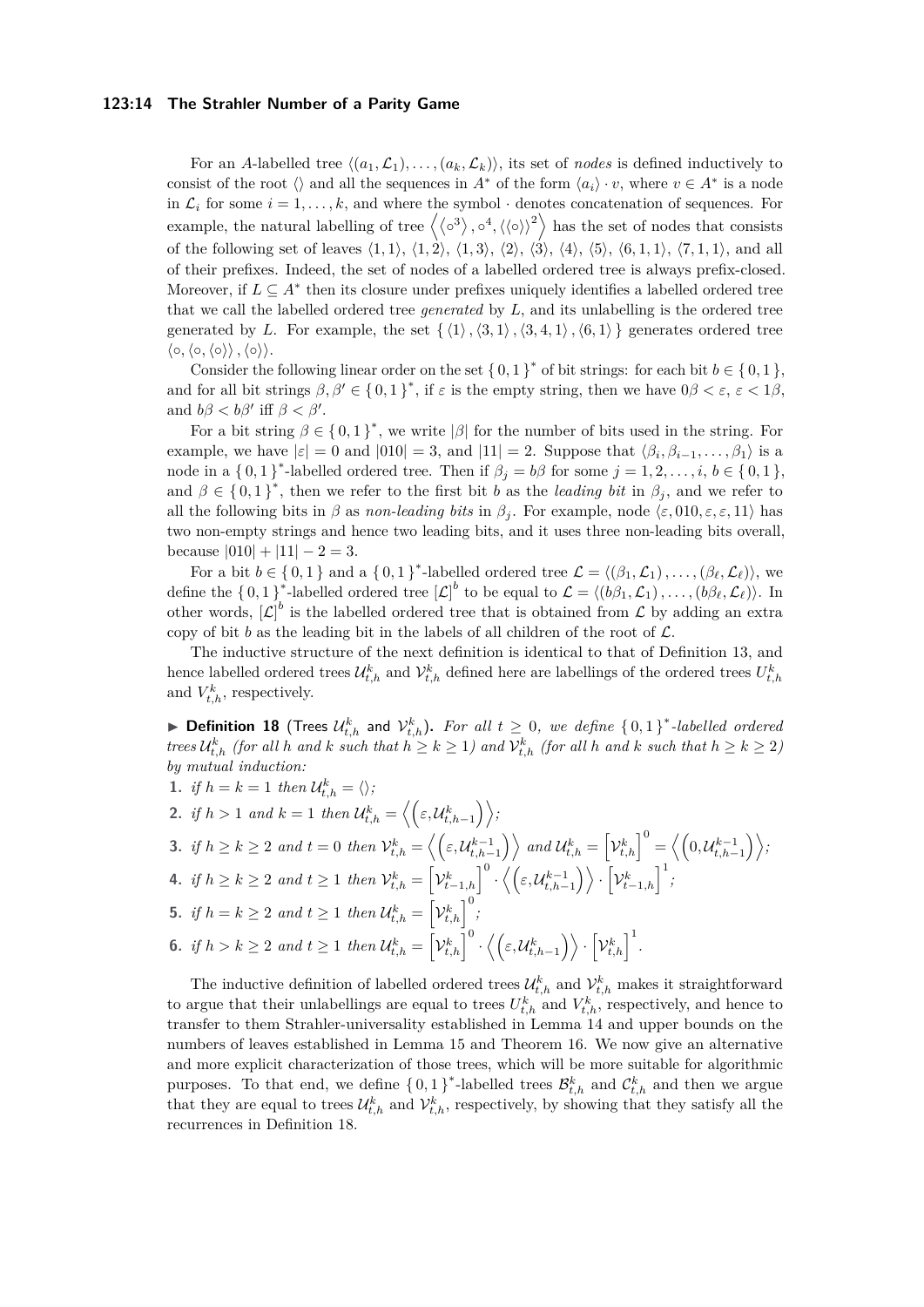▶ **Definition 19** (Trees  $\mathcal{B}_{t,h}^k$  and  $\mathcal{C}_{t,h}^k$ ). For all  $t ≥ 0$  and  $h ≥ k ≥ 1$ , we define  $\{0,1\}^*$ -labelled *ordered trees*  $\mathcal{B}_{t,h}^k$  *as the tree generated by sequences*  $\langle \beta_{h-1}, \ldots, \beta_1 \rangle$  *such that:* 

**1.** *the number of non-empty bit strings among*  $\beta_{h-1}, \ldots, \beta_1$  *is*  $k-1$ *;* 

**2.** *the number of bits used in bit strings*  $\beta_{h-1}, \ldots, \beta_1$  *overall is at most*  $(k-1)+t$ ;

- *and for every*  $i = 1, \ldots, h 1$ *, we have the following:*
- **3.** *if there are less than*  $k-1$  *non-empty bit strings among*  $\beta_{h-1}, \ldots, \beta_{i+1}$ *, but there are t non-leading bits used in them, then*  $\beta_i = 0$ ;
- **4.** *if all bit strings*  $\beta_i$ , ...,  $\beta_1$  *are non-empty, then each of them has* 0 *as its leading bit.*

*For all*  $t \geq 0$  *and*  $h \geq k \geq 2$ , we define  $\{0,1\}^*$ -labelled ordered trees  $\mathcal{C}_{t,h}^k$  as the tree *generated by sequences*  $\langle \beta_{h-1}, \ldots, \beta_1 \rangle$  *such that:* 

**1.** *the number of non-empty bit strings among*  $\beta_{h-2}, \ldots, \beta_1$  *is*  $k-2$ *;* 

**2.** *the number of bits used in bit strings*  $\beta_{h-1}, \ldots, \beta_1$  *overall is at most*  $(k-2)+t$ ;

- *and for every*  $i = 1, \ldots, h 1$ , we have the following:
- **3.** *if there are less than*  $k-2$  *non-empty bit strings among*  $\beta_{h-2}, \ldots, \beta_{i+1}$ , but there are  $t - |\beta_{h-1}|$  *non-leading bits used in them, then*  $\beta_i = 0$ ;
- **4.** *if all bit strings*  $\beta_i$ , ...,  $\beta_1$  *are non-empty, then each of them has* 0 *as its leading bit.*
- <span id="page-14-0"></span>► **Lemma 20.** *For all*  $t \ge 0$  *and*  $h \ge k \ge 1$ *, we have*  $\mathcal{U}_{t,h}^k = \mathcal{B}_{t,h}^k$ *.*

The following corollary follows from Lemma [20,](#page-14-0) and from the identical inductive structures of Definitions [13](#page-11-3) and [18.](#page-13-0)

<span id="page-14-1"></span>▶ **Corollary 21.** *For all*  $t ≥ 0$  *and*  $h ≥ k ≥ 1$ *, the unlabelling of*  $\mathcal{B}_{t,h}^k$  *is equal to*  $U_{t,h}^k$ *.* 

**Efficiently Navigating Labelled Strahler-Universal Trees.** The computation of the *level-p successor* of a leaf in a labelled ordered tree of height *h* is the following problem: given a leaf  $\langle \beta_h, \beta_{h-1}, \ldots, \beta_1 \rangle$  in the tree and given a number *p*, such that  $1 \leq p \leq h$ , compute the  $\langle \mathcal{L}_{\text{lex}}\text{-smallest leaf }\langle \beta'_h, \beta'_{h-1}, \ldots, \beta'_1 \rangle \text{ in the tree, such that } \langle \beta_h, \ldots, \beta_p \rangle \langle \mathcal{L}_{\text{lex}}\langle \beta'_h, \ldots, \beta'_p \rangle.$  As (implicitly) explained by Jurdziński and Lazić [\[20,](#page-17-11) Proof of Theorem 7], the level-*p* successor computation is the key primitive used extensively in an implementation of a progress measure lifting algorithm.

<span id="page-14-2"></span>**Example 22.** Every leaf in tree  $\mathcal{B}_{t,h}^k$  can be represented using  $O((k + t) \log h)$  bits and for *every*  $p = 1, 2, \ldots, h$ *, the level-p successor of a leaf in tree*  $\mathcal{B}_{t,h}^k$  *can be computed in time*  $O((k + t) \log h)$ .

## **6 Progress-Measure Strahler Numbers**

Consider a parity game G in which all vertex priorities are at most an even number *d*. If  $(A, \leq)$  is a well-founded linear order then we write sequences in  $A^{d/2}$  in the following form  $\langle m_{d-1}, m_{d-3}, \ldots, m_1 \rangle$ , and for every priority  $p \in \{0, 1, \ldots, d\}$ , we define the *p*-truncation of  $\langle m_{d-1}, m_{d-3}, \ldots, m_1 \rangle$ , denoted by  $\langle m_{d-1}, m_{d-3}, \ldots, m_1 \rangle|_p$ , to be the sequence  $\langle m_{d-1}, \ldots, m_{p+2}, m_p \rangle$  if *p* is odd and  $\langle m_{d-1}, \ldots, m_{p+3}, m_{p+1} \rangle$  if *p* is even. We use the lexicographic order  $\leq_{\text{lex}}$  to linearly order the set  $A^* = \bigcup_{i=0}^{\infty} A^i$ .

A *Steven progress measure* [\[8,](#page-17-0) [19,](#page-17-19) [20\]](#page-17-11) on a parity game G is a map  $\mu : V \to A^{d/2}$  such that for every vertex  $v \in V$ :

if  $v \in V_{\text{Even}}$  then there is a *µ*-progressive edge  $(v, u) \in E$ ;

if  $v \in V_{\text{Odd}}$  then every edge  $(v, u) \in E$  is  $\mu$ -progressive;

where we say that an edge  $(v, u) \in E$  is  $\mu$ -progressive if: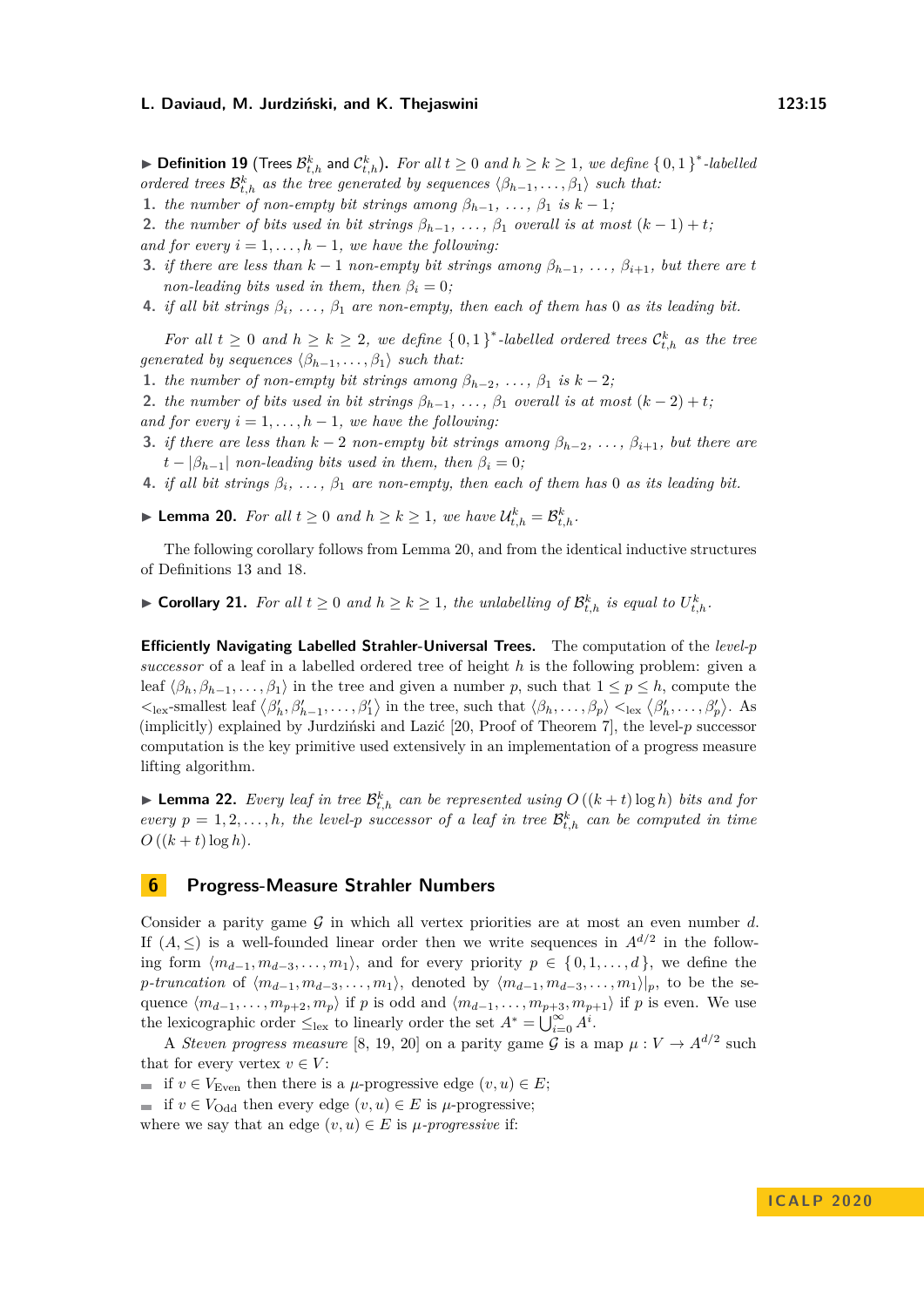if  $\pi(v)$  is even then  $\mu(v)|_{\pi(v)} \geq_{\text{lex}} \mu(u)|_{\pi(v)}$ ;

if  $\pi(v)$  is odd then  $\mu(v)|_{\pi(v)} >_{\text{lex}} \mu(u)|_{\pi(v)}$ .

We define *the tree of a progress measure*  $\mu$  to be the ordered tree generated by the image of  $V$  under  $\mu$ .

<span id="page-15-1"></span> $\triangleright$  **Theorem 23** ([\[8,](#page-17-0) [19,](#page-17-19) [20\]](#page-17-11)). *There is a Steven progress measure on a parity game G if and only if every vertex in*  $\mathcal G$  *is in its largest Steven dominion. If game*  $\mathcal G$  *is*  $(n, d)$ *-small then the tree of a progress measure on G is*  $(n, d/2 + 1)$ *-small.* 

We define the *Steven progress-measure Strahler number* of a parity game G to be the smallest Strahler number of a tree of a progress measure on  $\mathcal G$ . The following theorem refines and strengthens Theorems [2](#page-3-0) and [23](#page-15-1) by establishing that the Steven Strahler number and the Steven progress-measure Strahler number of a parity game nearly coincide.

<span id="page-15-3"></span>▶ **Theorem 24.** *The Steven Strahler number and the Steven progress-measure Strahler number of a parity game differ by at most* 1*.*

The translations between progress measures and attractor decompositions are as given by Daviaud, Jurdziński, and Lazić [\[5\]](#page-16-5); here we point out that they do not increase the Strahler number of the underlying trees by more than 1. This coincidence of the two complexity measures, one based on attractor decompositions and the other based on progress measures, allows us in Section [7](#page-15-2) to use a progress measure lifting algorithm to solve games with bounded Strahler number.

## <span id="page-15-2"></span>**7 Strahler-Universal Progress Measure Lifting Algorithm**

Jurdziński and Lazić [\[20,](#page-17-11) Section IV] have implicitly suggested that the progress-measure lifting algorithm [\[19\]](#page-17-19) can be run on any ordered tree and they have established the correctness of such an algorithm if their *succinct multi-counters trees* were used. This has been further clarified by Czerwiński et al. [\[4,](#page-16-4) Section 2.3], who have explicitly argued that any  $(n, d/2)$ universal ordered tree is sufficient to solve an  $(n, d)$ -small parity game in this way. We make explicit a more detailed observation that follows using the same standard arguments (see, for example, Jurdziński and Lazić [\[20,](#page-17-11) Theorem 5]).

<span id="page-15-4"></span> $\triangleright$  **Proposition 25.** *Suppose the progress measure-lifting algorithm is run on a parity game G and on an ordered tree T. Let D be the largest Steven dominion in* G *on which there is a Steven progress measure whose tree can be embedded in T. Then the algorithm returns a Steven dominion strategy on D.*

An elementary corollary of this observation is that if the progress-measure lifting algorithm is run on the tree of a progress measure on some Steven dominion in a parity game, then the algorithm produces a Steven dominion strategy on a superset of that dominion. Note that this is achieved in polynomial time because the tree of a progress measure on an  $(n, d)$ -small parity game is  $(n, d/2)$ -small and the running time of the algorithm is dominated by the size of the tree [\[20,](#page-17-11) Section IV.B].

<span id="page-15-0"></span> $\triangleright$  **Theorem 26.** *There is an algorithm for solving*  $(n,d)$ *-small parity games of Strahler number k in quasi-linear space and time*  $n^{O(1)} \cdot (d/2k)^k = n^{k \lg(d/k)/\lg n + O(1)}$ *, which is polynomial in n* if  $k \cdot \lg(d/k) = O(\log n)$ .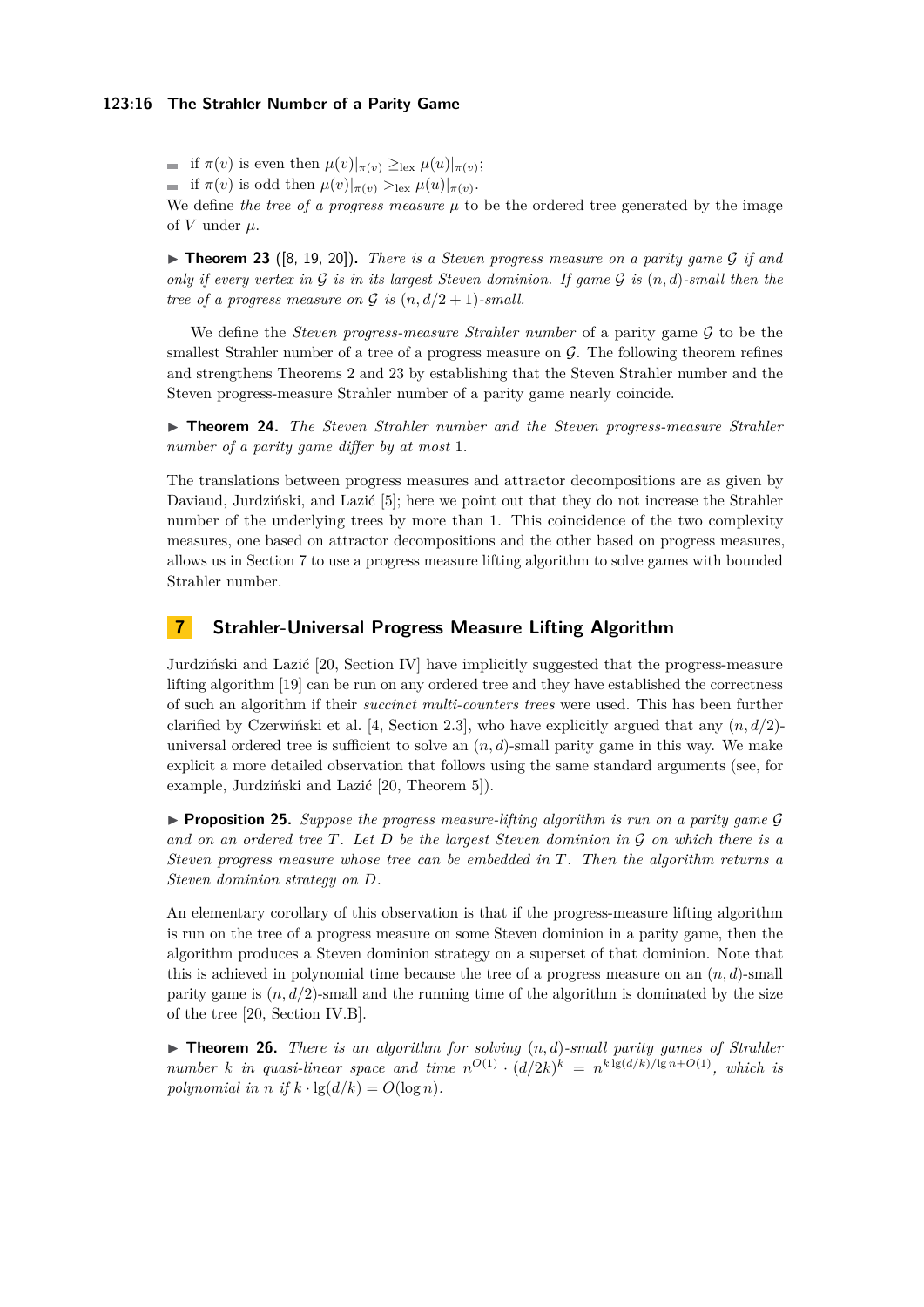**Proof.** By Proposition [3,](#page-4-2) we may assume that  $k \leq 1 + \lg n$ . In order to solve an  $(n, d)$ -small parity game of Steven Strahler number *k*, run the progress-measure lifting algorithm for Steven on tree  $\mathcal{B}^{k+1}_{\lfloor \lg n \rfloor, d/2+1}$ , which is  $(k+1)$ -Strahler  $(n, d/2+1)$ -universal by Lemma [14](#page-11-4) and Corollary [21.](#page-14-1) By Theorem [24](#page-15-3) and by Proposition [25,](#page-15-4) the algorithm will then return a Steven dominion strategy on the largest Steven dominion. The running time and space upper bounds follow from Theorem [16,](#page-12-0) by the standard analysis of progress-measure lifting as in [\[20,](#page-17-11) Theorem 7], and by Lemma [22.](#page-14-2)

**If Remark 27.** We highlight the  $k \cdot \lg(d/k) = O(\log n)$  criterion from Theorem [26](#page-15-0) as offering a novel trade-off between two natural structural complexity parameters of parity games (number of of priorities *d* and the Strahler/Lehtinen number *k*) that enables solving them in time that is polynomial in the number of vertices *n*. It includes as special cases both the  $d < \lg n$  criterion of Calude et al. [\[3,](#page-16-3) Theorem 2.8] and the  $d = O(\log n)$  criterion of Jurdziński and Lazić [\[20,](#page-17-11) Theorem 7] (set  $k = |\lg n| + 1$  and use Propositions [4](#page-4-3) and [3](#page-4-2) to justify it), and the  $k = O(1)$  criterion of Lehtinen [\[24,](#page-17-12) Theorem 3.6] (by Theorem [8\)](#page-8-0).

We argue that the new  $k \cdot \lg(d/k) = O(\log n)$  criterion (Theorem [26\)](#page-15-0) enabled by our results (coincidence of the Strahler and the Lehtinen numbers: Theorem [8\)](#page-8-0) and techniques (small and efficiently navigable Strahler-universal trees: Theorem [16,](#page-12-0) Corollary [21,](#page-14-1) and Lemma [22\)](#page-14-2) considerably expands the asymptotic ranges of the natural structural complexity parameters in which parity games can be solved in polynomial time. We illustrate it by considering the scenario in which the rates of growth of both *k* and lg *d* as functions of *n* are  $O(\sqrt{\log n})$ , i.e.,  $d$  is  $2^{O(\sqrt{\log n})}$ . Note that the number of priorities *d* in this scenario is allowed to grow as fast as  $2^{b} \sqrt{\log n}$  for an arbitrary positive constant *b*, which is significantly larger than what is allowed by the  $d = O(\log n)$  criterion of Jurdziński and Lazić [\[20,](#page-17-11) Theorem 7]. Indeed, its rate of growth is much larger than any poly-logarithmic function of  $n$ , because for every positive constant *c*, we have  $(\lg n)^c = 2^{c \cdot \lg \lg n}$ , and  $c \cdot \lg \lg n$  is exponentially smaller than  $b \cdot \sqrt{\lg n}$ . At the same time, the  $O(\sqrt{\log n})$  rate of growth allowed in this scenario for the Strahler number *k* substantially exceeds  $k = O(1)$  required by Lehtinen [\[24,](#page-17-12) Theorem 3.6].

#### **References**

- <span id="page-16-1"></span>**2** J. C. Bradfield and I. Walukiewicz. *Handbook of Model Checking*, chapter The mu-calculus and model checking, pages 871–919. Springer, 2018.
- <span id="page-16-3"></span>**3** C. S. Calude, S. Jain, B. Khoussainov, W. Li, and F. Stephan. Deciding parity games in quasipolynomial time. In *STOC 2017*, pages 252–263, Montreal, QC, Canada, 2017. ACM.
- <span id="page-16-4"></span>**4** W. Czerwiński, L. Daviaud, N. Fijalkow, M. Jurdziński, R. Lazić, and P. Parys. Universal trees grow inside separating automata: Quasi-polynomial lower bounds for parity games. In *Thirtieth Annual ACM-SIAM Symposium on Discrete Algorithms, SODA 2019*, pages 2333–2349, San Diego, CA, 2019. SIAM.
- <span id="page-16-5"></span>**5** L. Daviaud, M. Jurdziński, and R. Lazić. A pseudo-quasi-polynomial algorithm for mean-payoff parity games. In *33rd Annual ACM/IEEE Symposium on Logic in Computer Science, LICS 2018*, pages 325–334, Oxford, UK, 2018. ACM.
- <span id="page-16-6"></span>**6** L. Daviaud, M. Jurdziński, and K. Lehtinen. Alternating weak automata from universal trees. In *30th International Conference on Concurrency Theory, CONCUR 2019*, volume 140 of *Leibniz International Proceedings in Informatics (LIPIcs)*, pages 18:1–18:14, Amsterdam, the Netherlands, 2019. Schloss Dagstuhl – Leibniz-Zentrum für Informatik.
- <span id="page-16-0"></span>**7** L. Daviaud, M. Jurdziński, and K. S. Thejaswini. The Strahler number of a parity game, 2020. [arXiv:2003.08627](http://arxiv.org/abs/2003.08627).

<span id="page-16-2"></span>**<sup>1</sup>** P. Baldan, B. König, C. Mika-Michalski, and T. Padoan. Fixpoint games on continuous lattices. *Proceedings of the ACM on Programming Languages*, 3(POPL, January 2019):26:1–26:29, 2019.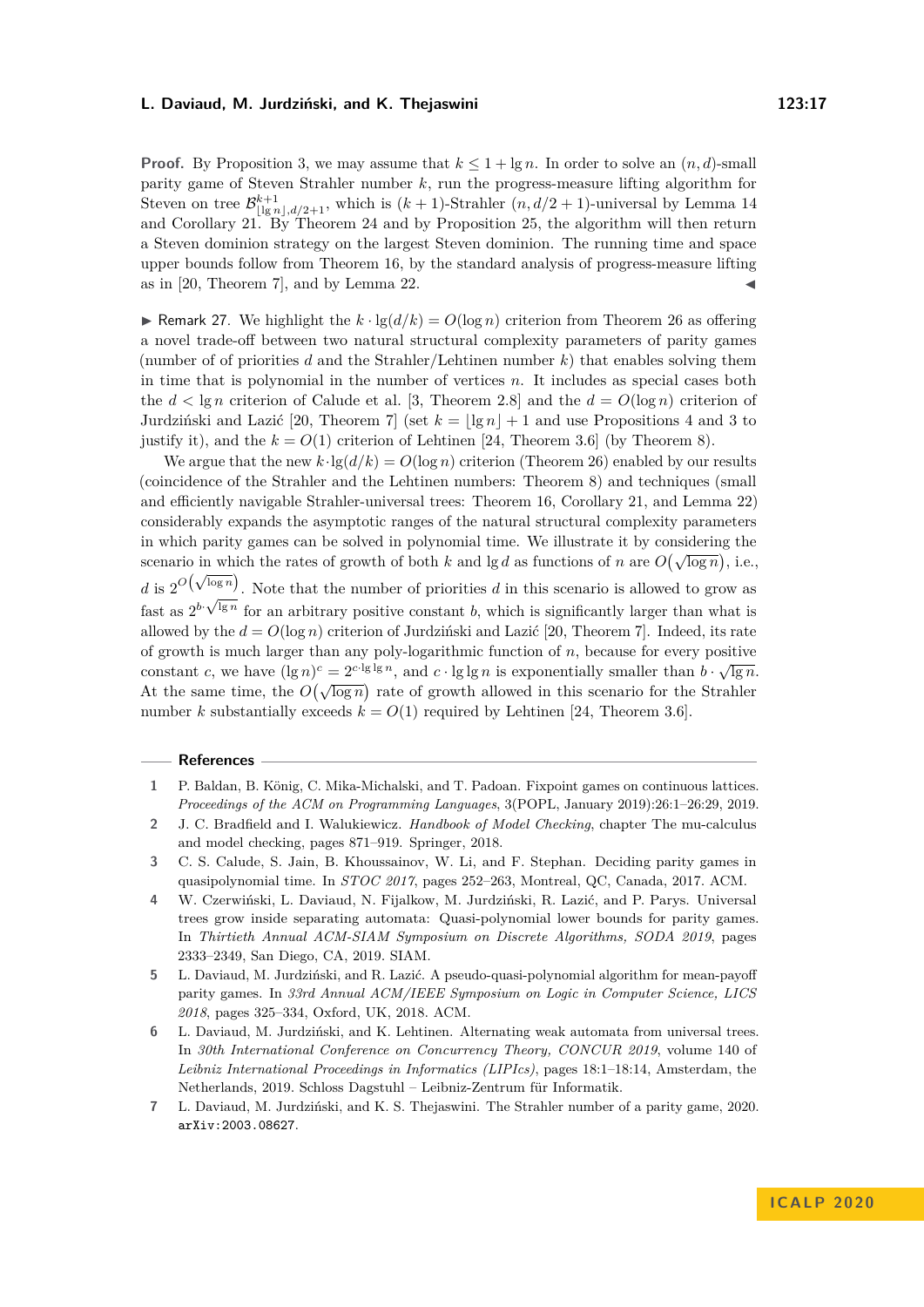#### **123:18 The Strahler Number of a Parity Game**

- <span id="page-17-0"></span>**8** E. A. Emerson and C. S. Jutla. Tree automata, mu-calculus and determinacy. In *32nd Annual Symposium on Foundations of Computer Science*, pages 368–377, San Juan, Puerto Rico, 1991. IEEE Computer Society.
- <span id="page-17-2"></span>**9** E. A. Emerson, C. S. Jutla, and P. Sistla. On model-checking for fragments of *µ*-calculus. In *CAV 1993*, volume 697 of *LNCS*, pages 385–396, Elounda, Greece, 1993. Springer.
- <span id="page-17-8"></span>**10** A. P. Ershov. On programming of arithmetic operations. *Communications of the ACM*, 1(8):3–6, 1958.
- <span id="page-17-10"></span>**11** J. Esparza, M. Luttenberger, and M. Schlund. A brief history of Strahler numbers—with a preface. Technical report, Technical University of Munich, 2016.
- <span id="page-17-5"></span>**12** J. Fearnley. Exponential lower bounds for policy iteration. In *ICALP 2010*, volume 6199 of *LNCS*, pages 551–562, Bordeaux, France, 2010. Springer.
- <span id="page-17-18"></span>**13** J. Fearnley, S. Jain, B. de Keijzer, S. Schewe, F. Stephan, and D. Wojtczak. An ordered approach to solving parity games in quasi-polynomial time and quasi-linear space. *International Journal on Software Tools for Technology Transfer*, 21(3):325–349, 2019.
- <span id="page-17-4"></span>**14** O. Friedmann. An exponential lower bound for the parity game strategy improvement algorithm as we know it. In *LICS 2009*, pages 145–156, Los Angeles, CA, USA, 2009. IEEE Computer Society.
- <span id="page-17-6"></span>**15** O. Friedmann. A subexponential lower bound for Zadeh's pivoting rule for solving linear programs and games. In *IPCO 2011*, volume 6655 of *LNCS*, pages 192–206, New York, NY, USA, 2011. Springer.
- <span id="page-17-7"></span>**16** O. Friedmann, T. D. Hansen, and U. Zwick. Subexponential lower bounds for randomized pivoting rules for the simplex algorithm. In *STOC 2011*, pages 283–292, San Jose, CA, USA, 2011. ACM.
- <span id="page-17-1"></span>**17** E. Grädel, W. Thomas, and T. Wilke, editors. *Automata, Logics, and Infinite Games: A Guide to Current Research*, volume 2500 of *LNCS*. Springer, 2002.
- <span id="page-17-3"></span>**18** D. Hausmann and L. Schröder. Computing nested fixpoints in quasipolynomial time, 2019. [arXiv:1907.07020](http://arxiv.org/abs/1907.07020).
- <span id="page-17-19"></span>**19** M. Jurdziński. Small progress measures for solving parity games. In *17th Annual Symposium on Theoretical Aspects of Computer Science*, volume 1770 of *LNCS*, pages 290–301, Lille, France, 2000. Springer.
- <span id="page-17-11"></span>**20** M. Jurdziński and R. Lazić. Succinct progress measures for solving parity games. In *32nd Annual ACM/IEEE Symposium on Logic in Computer Science, LICS 2017*, pages 1–9, Reykjavik, Iceland, 2017. IEEE Computer Society.
- <span id="page-17-16"></span>**21** M. Jurdziński and R. Morvan. A universal attractor decomposition algorithm for parity games, 2020. [arXiv:2001.04333](http://arxiv.org/abs/2001.04333).
- <span id="page-17-20"></span>**22** M. Jurdziński, M. Paterson, and U. Zwick. A deterministic subexponential algorithm for solving parity games. *SIAM Journal on Computing*, 38(4):1519–1532, 2008.
- <span id="page-17-9"></span>**23** D. E. Knuth. *The Art of Computer Programming*. Addison-Wesley, 1973.
- <span id="page-17-12"></span>**24** K. Lehtinen. A modal *µ* perspective on solving parity games in quasi-polynomial time. In *33rd Annual ACM/IEEE Symposium on Logic in Computer Science, LICS 2018*, pages 639–648, Oxford, UK, 2018. IEEE.
- <span id="page-17-21"></span>**25** K. Lehtinen and U. Boker. Register games, April 2020. [arXiv:1902.10654](http://arxiv.org/abs/1902.10654).
- <span id="page-17-15"></span>**26** K. Lehtinen, S. Schewe, and D. Wojtczak. Improving the complexity of Parys' recursive algorithm, 2019. [arXiv:1904.11810](http://arxiv.org/abs/1904.11810).
- <span id="page-17-13"></span>**27** R. McNaughton. Infinite games played on finite graphs. *Annals of Pure and Applied Logic*, 65(2):149–184, 1993.
- <span id="page-17-14"></span>**28** P. Parys. Parity games: Zielonka's algorithm in quasi-polynomial time. In *MFCS 2019*, volume 138 of *Leibniz International Proceedings in Informatics (LIPIcs)*, pages 10:1–10:13, Aachen, Germany, 2019. Schloss Dagstuhl – Leibniz-Zentrum für Informatik.
- <span id="page-17-17"></span>**29** P. Parys. Parity games: Another view on Lehtinen's algorithm. In *28th EACSL Annual Conference on Computer Science Logic, CSL 2020*, volume 152 of *LIPIcs*, pages 32:1–32:15, Barcelona, Spain, 2020. Schloss Dagstuhl – Leibniz-Zentrum für Informatik.